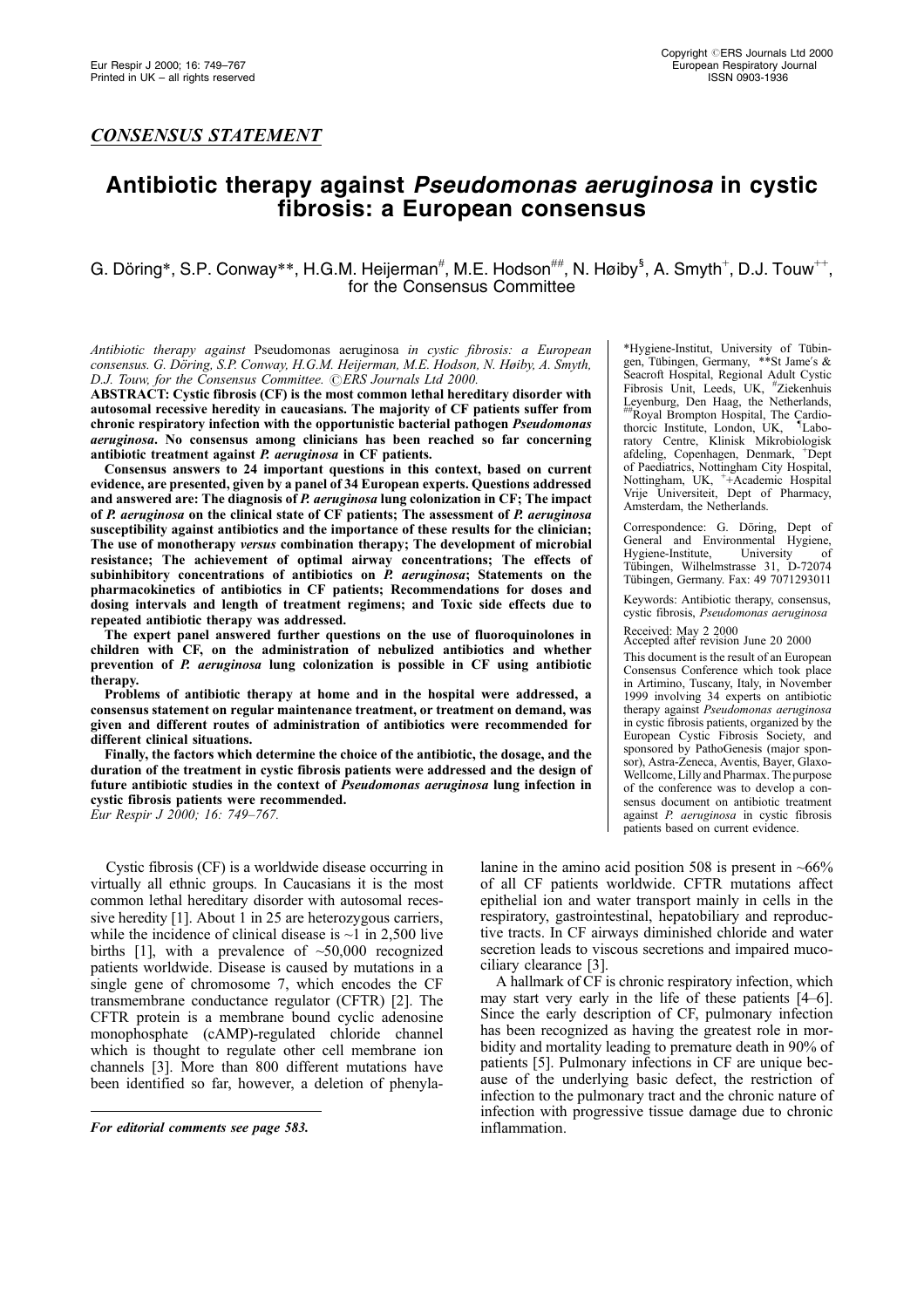Pseudomonas aeruginosa, a Gram-negative bacterium, which also causes infections in patients with severe burns, cancer, and paraplegia [7], is the most frequently described opportunistic pathogen in CF patients. It is ubiquitous and is found in many water reservoirs in the inanimate and human environment [8]. Water reservoirs polluted by humans or animals, such as with sewage, are the most frequent environmental sources of P. aeruginosa. P. aeruginosa is seldom and transiently isolated from healthy humans.

P. *aeruginosa* is the most frequent pathogen isolated from CF sputum or bronchoalveolar lavage samples of CF patients of all age groups [5, 9, 10]. Many children with CF develop respiratory tract infection early in their lives. Epidemiological data from the Cystic Fibrosis Foundation, USA, including ~20,000 CF-patients, revealed that 29.8% in the age groups of  $2-5$  yrs and 81.3% in the age group of  $26-30$  yrs are infected with *P. aeruginosa* [5]. Similar values are obtained in European countries [10]. An overall incidence of *P. aeruginosa* infections in CF is estimated at 8%.

Epidemiological studies using different typing methods for P. *aeruginosa* suggest that transmission of P. *aeru*ginosa to CF patients may occur by a direct patient-topatient contact. In addition, transmission of P. aeruginosa to CF patients may occur via contaminated environmental reservoirs [8].

CF centres have separated CF patients with and without P. aeruginosa infection in order to limit cross-infection [11]. In addition, hygienic measures to decontaminate environmental reservoirs of P. aeruginosa including nebulizers [12] and other medical equipment, sinks, toilets and dental tubings, have been recommended. Additionally hand disinfection for CF patients and hospital personnel has been stressed [8]. Vaccination against P. aeruginosa in CF patients has been studied [13]. Whereas in most trials vaccines do not appear to prevent lung infection in CF patients [14, 15], administration of a polysaccharide-exotoxin A conjugate vaccine may have some clinical efficacy [16]. Currently, a multi-centre trial with a bivalent *P. aeruginosa* flagella vaccine including >500 CF patients in Europe is in progress [17].

### Pathogenesis of the chronic Pseudomonas aeruginosa lung infection in cystic fibrosis patients

The exact route(s) of entry of the bacteria into the lower airways of CF patients is not known. It is generally believed that the pathogen reaches the lower airways through mouth or nose passage. The reason for the peculiar interaction of *P. aeruginosa* with the CF lung epithelium is unclear at present, although several hypotheses have been offered. Binding of P. aeruginosa to components of the mucus layer on top of the cilia and failure to clear thickened mucus from airway surfaces is likely [18]. P. aeruginosa colonization of CF airways triggers an inflammatory response with concomitant release of a number of cytokines, such as interleukin-8, which is chemotactic to polymorphonuclear leukocytes (neutrophils).

Whereas mostly nonmucoid P. aeruginosa is cultured in vitro from oropharyngeal CF specimens soon after onset of infection, mucoid P. aeruginosa, characterized by the

formation of exopolysaccharide (alginate)-coated microcolonies (biofilm mode of growth), is nearly uniformly present in chronic infection [9]. Mucoid P. aeruginosa is more resistant against phagocytosis [19] and may also restrict the penetration of antibiotics. Mucoid P. aeruginosa is often nonmotile and this phenotype persists in a nutrient rich, mostly anaerobic environment.

The pathogenesis of chronic P. aeruginosa lung infection in CF has been classified as a type III hypersensitivity reaction, characterized by the production of specific antibodies against a large number of bacterial antigens, immune complexes and large numbers of neutrophils [9, 20]. The decaying neutrophils form large areas of pus around the persisting bacteria, which may lead to total obstruction of CF airways. The release of high extracellular concentrations of lysosomal serine proteinases far exceeds the endogenous antiproteinase capacity. Progressive proteolytic impairment of multiple defense pathways in addition to endobronchial tissue destruction are thought to be responsible for the significantly reduced life expectancy in CF patients [20].

#### Diagnosis of Pseudomonas aeruginosa lung infection and its clinical course in cystic fibrosis patients

P. aeruginosa lung infection in CF patients is generally diagnosed by taking sputum, hypopharyngeal or endolaryngeal suctions or deep throat culture, preferably after lung physiotherapy or alternatively after hypertonic (3%) saline inhalation. P. *aeruginosa* grows well on standard laboratory media such as 5% sheep blood agar or chocolate agar [21, 22]. Selective media, such as cetrimide agar, facilitate the isolation of P. aeruginosa from other bacterial species. Plates are incubated at  $35^{\circ}$ C in a  $5\%$  CO<sub>2</sub> atmosphere for 24 h. P. aeruginosa is easily identified by characteristic colony morphology and standard microbiological methods [21, 22]. P. aeruginosa isolates may differ concerning their morphotypes including mucoid, smooth, rough, dwarf and small colony varieties, and morphological varieties from a single patient may differ in antibiotic susceptibility patterns [22, 23]. However, different morphotypes mostly belong to a single genotype. The time required to identify P. aeruginosa and assess its antibiotic susceptibility pattern from a sputum culture is  $\sim$ 3 $\sim$ 4 days. However, small colony variants may only grow after 48 h agar cultivation and thus may be overlooked in routine diagnostics [24]. Gram-stained smears of patient materials are used to detect neutrophils and squamous epithelial cells besides micro-organisms and will indicate the adequacy of the sputum sample.

In non-expectorating patients oropharyngeal cultures yielding P. aeruginosa are highly predictive [25]. However, false-negative results from throat cultures may occur making additional diagnostic tools necessary. Sensitive serological tests for *P. aeruginosa* antigens such as crossed immunoelectrophoresis, radioimmunoassay (RIA) and enzyme-linked immunosorbent assay (ELISA) have been especially useful in this context [26]. The presence of P. aeruginosa in throat culture and negative P. aeruginosa antibody titres may help to distinguish between early colonization and chronic infection. P. aeruginosa colonization/infection may start in the first year of life of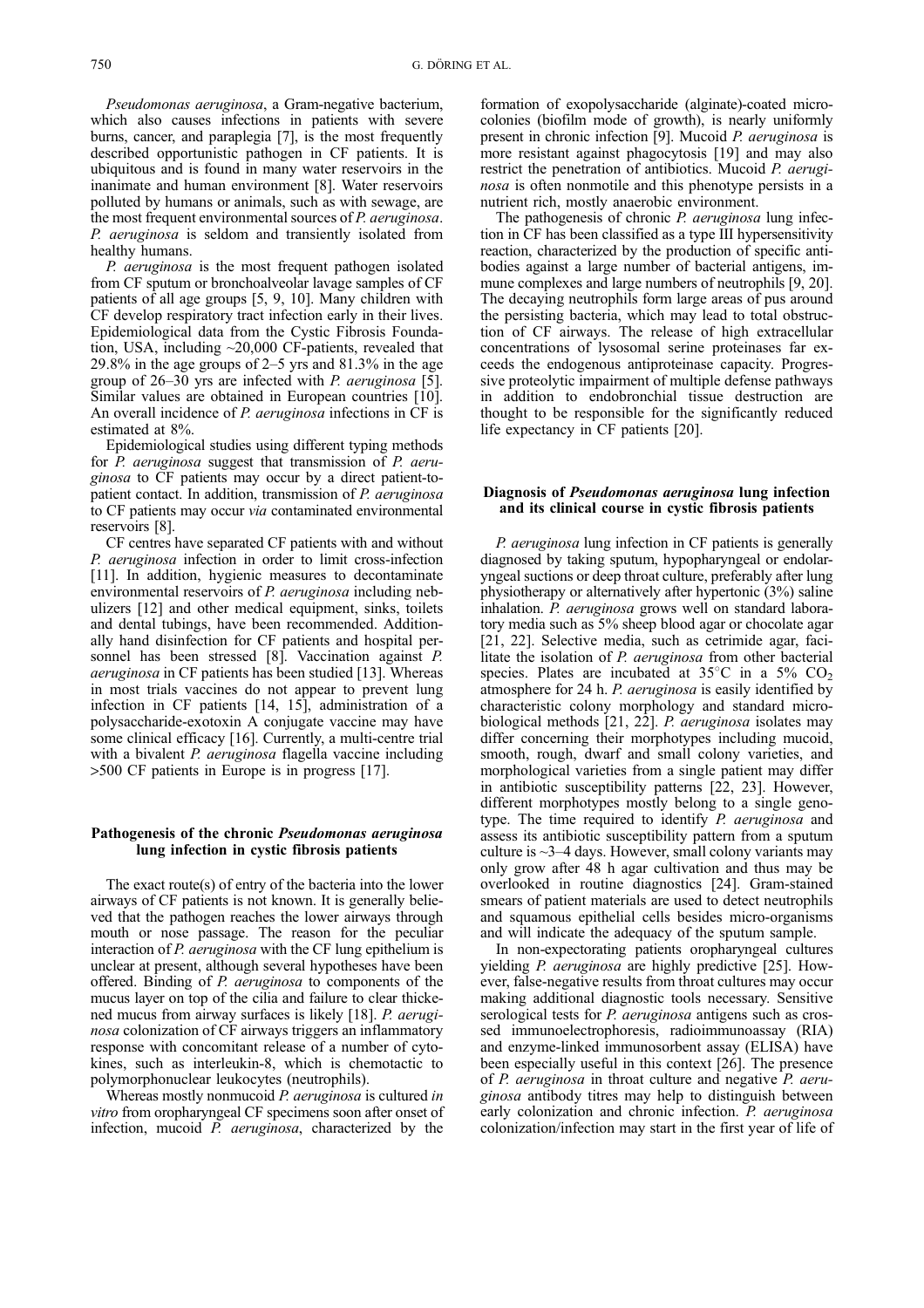a CF patient [3, 4, 6, 10, 27] and it is believed that early therapeutic intervention will delay progressive lung damage caused by P. aeruginosa or even prevent or delay the onset of chronic infection.

It has been demonstrated that clinical progression of lung disease with deterioration of forced expiratory volume in one second (FEV1) occurred despite the disappearance of P. aeruginosa from sputum specimens, suggesting that lung disease can also progress with other bacteria [28]. Additionally, epidemiological data show that infection with *P. aeruginosa* is confounded with the degree of pulmonary impairment which already exists [29] and that P. aeruginosa, although associated with some decrease in FEV1, does not cause sudden deterioration in CF patients [30]. Apparently, some patients can tolerate P. aeruginosa colonization for years without decline of lung function. They are frequently, though not necessarily, characterized by harbouring nonmucoid P. aeruginosa strains, absent or low antibody titers to the organisms and absent or little sputum production.

However, in the majority of CF patients producing sputum and carrying mucoid *P. aeruginosa*, the infection causes an immediate and more rapid reduction of lung function than in CF patients without *P. aeruginosa* infection [9]. This leads to the hypothesis that uncontrolled progression of infection will result in progressively severe lung damage, respiratory failure and death. Indirect evidence for the latter hypothesis stems from the fact that sputum volumes increase significantly after onset of P. aeruginosa infection. Higher sputum volumes are correlated with a higher degree of inflammation, higher neutrophil numbers and released serine proteinases and hence higher degree of lung obstruction and destruction. Not all clinicians, however, agree to this description of the pathophysiology of the P. aeruginosa lung infection, as pulmonary exacerbations from other causes may lead to similar clinical changes.

The use of antibiotics for P. aeruginosa lung infection in CF patients has been questioned by only a few investigators. When P. aeruginosa-infected CF patients were treated for acute exacerbations with antibiotics, the shortterm clinical outcome was comparable to the placebo treated group [31]. Based on unchanged sputum colony counts during or after intravenous antibiotic therapy, it was concluded that antipseudomonal therapy in CF patients requires more critical bacteriological and clinical evaluation [32].

However, several other studies investigating various antibiotics for P. aeruginosa in CF patients found a positive effect on clinical condition, pulmonary function, P. aeruginosa colony counts in sputum, inflammatory parameters, quality of life and nutritional status of the patients. Epidemiological data showed that lung function is the best predictor of survival [29] and antibiotic therapy has lead to improvement in lung function in many studies [33, 34]. The observation that the degree of improvement in lung function correlated with the degree of reduction of P. aeruginosa density in sputum specimens [34] suggests that antibiotic therapy is directly responsible for lung function improvement. For long-term effect, however, the influence of anti-P. *aeruginosa* treatment is difficult to evaluate since no controlled studies have been performed and such long-term studies would be difficult to carry out without well defined therapeutic strategies and due to

complexity of the management of the patient and a limited patient population.

CF is a multi-faceted disease and many different treatment strategies have been implemented during the last 40 yrs. Therefore, it is difficult to prove that antibiotic treatment alone is responsible for the dramatic positive change in survival rates of CF patients in some countries. Besides antibiotics, improved mucolytic therapy, airway physiotherapy, improved nutritional strategies including the use of pancreatic enzyme preparations have contributed to the increased life expectancy in CF patients. The median survival age of CF patients in the USA increased from 14 yrs in 1969 to 31.3 yrs in 1996 [5]. In Denmark, the probability of surviving 40 yrs for a diagnosed CF patient was 83.3% in 1995 [35]. This improved survival has been correlated with an early anti-P. aeruginosa treatment regimen in Denmark [35].

#### Antibiotic resistance of Pseudomonas aeruginosa in cystic fibrosis

Traditionally, many decisions to treat P. aeruginosa lung infections in CF patients are empirical and are based in part on patient's age, severity of disease and past experience rather than on *P. aeruginosa* susceptibility patterns against antibiotics. Bacterial susceptibility (or resistance) patterns against antibiotics are assessed in vitro using the relatively simple disk diffusion method, which is regarded to give qualitative results according to established break-points, or the quantitative dilution methods (agar dilution, microdilution broth, macrodilution broth). By using an automated broth microdilution method, synergistic effects of combinations of different antibiotics can be demonstrated which may help to guide antibiotic therapy regimes in CF patients [36].

For sputa containing susceptible isolates, testing the mixed culture may provide adequate susceptibility data with significant laboratory time and cost savings [23]. However, for sputa with resistant strains, the traditional method of testing isolated morphotypes may be more appropriate [23].

Several problems arise when P. aeruginosa susceptibility patterns against antibiotics are used for clinical treatment in CF patients: 1) multiple morphotypes with different antibiotic susceptibilities are often isolated from a single sputum sample [22, 23]; 2) the conventional definition of antibiotic resistance, which is based on the comparison of serum drug levels and minimal inhibitory concentrations (MIC) in vitro does not apply to CF lung infections when treated with inhaled antibiotics [37]; 3) The biofilm mode of growth of P. *aeruginosa* requires  $100-1,000$  times the concentration of a certain antibiotic to be effective compared to its nonmucoid variant which is normally tested [38]. Nevertheless, for several antibiotics tested, nonmucoid isolates were more resistant than mucoid isolates [39].

Whether CF patients should be treated over prolonged periods of time with antibiotics to which P. aeruginosa is resistant, according to definitions used in Europe or North America, remains unclear at present. Actual data on P. aeruginosa susceptibility patterns against antibiotics are missing in Europe but may be retrieved from CF databases.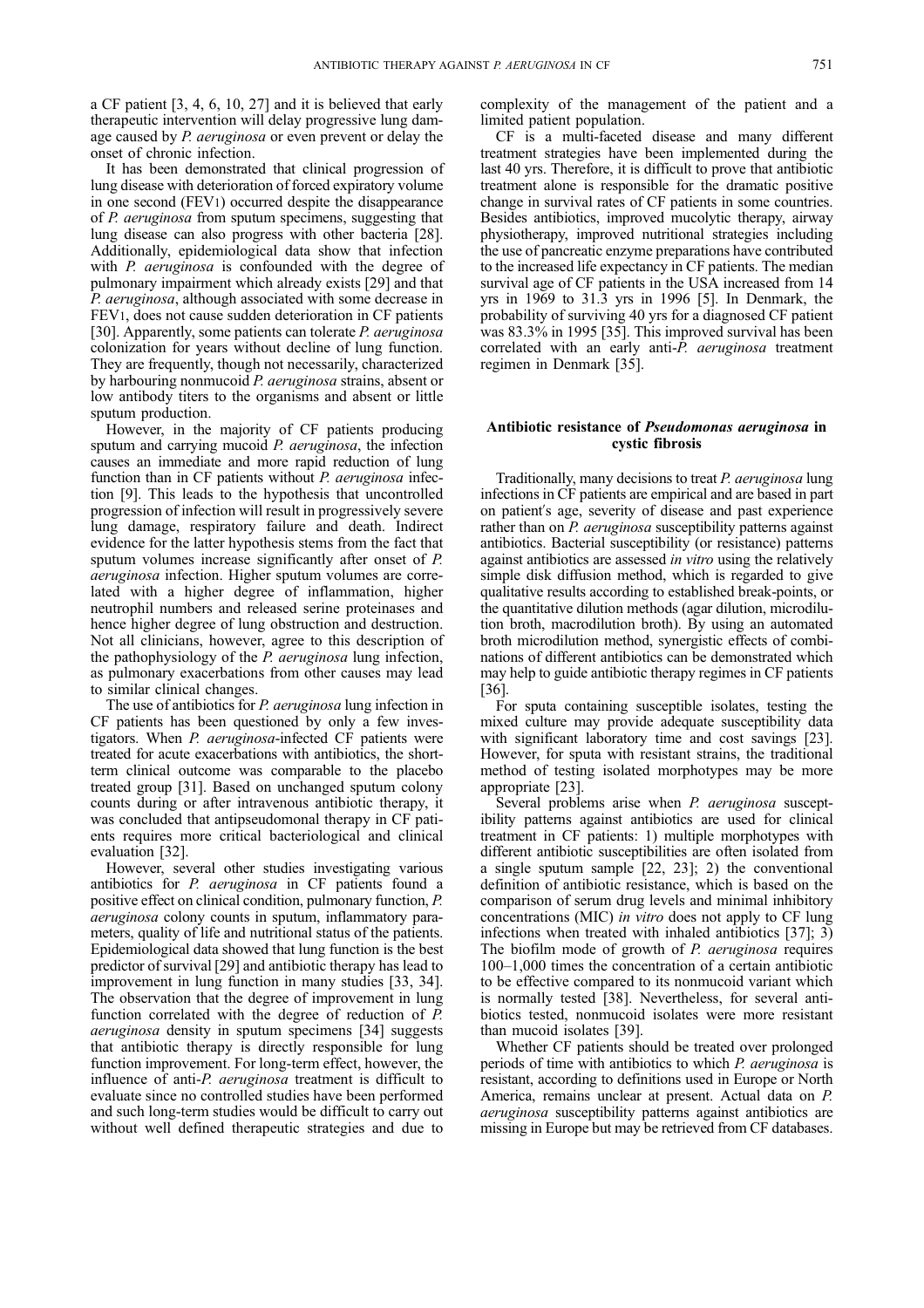When antibiotic therapy had been started before susceptibility patterns had been available, the therapy has to be adjusted accordingly.

Chronic P. aeruginosa infections in CF necessitates many antibiotic therapy courses which carry the risk that resistance towards a given drug increases more or less rapidly. Consequently, *P. aeruginosa* often display higher resistance to older drugs which have been used more frequently compared to newly developed drugs [40–42].

Also trials with nebulized antibiotics in CF patients, resulted in the emergence of resistant P. aeruginosa isolates in the sputum during and after treatment with great variations  $[33, 43-47]$ . For instance, a study of inhaled tobramycin showed that the percentage of patients harbouring P. aeruginosa strains with a tobramycin MIC >8  $\mu$ g·mL<sup>-1</sup> increased from 29–73% after 3 months of continuous use of 600 mg three times daily [47]. Therefore, studies using an intermittent regimen of inhaled tobramycin have been conducted [33, 45, 46]. With this regime, the percentage of patients harbouring P. aeruginosa with a tobramycin MIC >16  $\mu$ g·mL<sup>-1</sup> increased from 13– 25% only. In a subsequent open tobramycin study over 18 months using a daily dose of 600 mg, the increase of the MIC of tobramycin had no negative effect on lung function of the patients [48].

The emergence of resistant micro-organisms has been reported to be transient and reverted to susceptible over time, when antibiotic selective pressure is removed, a phenomenon which was called "adaptive resistance" [49]. The mechanism which leads to adaptive resistance may be based on a slower growth rate of resistant colonial forms of *P. aeruginosa* compared to susceptible ones. Generally, nonmucoid P. aeruginosa is more resistant to antibiotics than mucoid P. aeruginosa [39]. Consequently, susceptible organisms will overgrow resistant forms after the end of the antibiotic course. Frequent changing from one antipseudomonal antibiotic to another may be an option to prevent antibiotic resistant P. aeruginosa.

The emergence of resistant micro-organisms does not necessarily lead to a poor response to repeated treatment [41, 44, 47, 50, 51]. Nevertheless, the emergence of multiresistant P. aeruginosa strains from CF patients is well known. Current epidemiological data on the prevalence of antibiotic resistant P. aeruginosa infecting CF patients in European countries other than Italy [52] and Denmark [53] are missing.

Depending on the mode of action of a given antibiotic, more or less rapid development of resistance occurs [54] especially with monotherapy, when the drug has to be given for prolonged periods of time. Indeed, a high development of ceftazidime-resistant strains of P. aeruginosa was noted in a small population of CF patients who received ceftazidime monotherapy over a 5-yr period [55, 56]. This would imply that antibiotic monotherapy is inferior to combination therapy with P. aeruginosaspecific antibiotics displaying different mode of actions. For example,  $\beta$ -lactam antibiotics such as the penicillins and cephalosporins, interfere with bacterial cell wall biosynthesis, novobiocin and the quinolones inhibit deoxyribonucleic (DNA) synthesis by acting on topoisomerases and rifampin inhibits DNA-directed ribonucleic (RNA) synthesis. In contrast, aminoglycosides as well as chloramphenicol, erythromycin, clindamycin and the tetracyclines inhibit protein synthesis by binding to

bacterial ribosomal subunits or inhibiting ribosomal enzymes [57].

However, when intravenously administered ticarcillin and tobramycin was compared to ceftazidime, development of resistance to multiple antibiotics was significantly lower with ceftazidime alone compared to the ticarcillin/ tobramycin group [58]. Other studies revealed that development of resistant strains is not prevented by the use of a combination of tobramycin and  $\beta$ -lactam antibiotics [59, 60]. In addition, emergence of resistant micro-organisms during aerosolization of colistin alone seems to be rare, although published evidence is lacking. Nevertheless, combination therapy is widely used in CF patients.

Selection of intrinsically resistant pathogens after antibiotic therapy in CF patients may occur, yet no evidence of increased selection for intrinsically tobramycin-resistant bacterial pathogens, including Burkholdia cepacia, Stenotrophomonas, and Alcaligenes xylosoxidans was reported when intermittent inhaled tobramycin therapy was compared with standard antimicrobial therapy [37]. However, there was increased isolation of Candida albicans and Aspergillus spp. in the treatment group compared with the placebo group [37]. Such a development was not observed in a previous study using aerosolized colistin in CF [43]. The clinical significance of these findings is unclear, since long-term data on CF patients who have received inhaled tobramycin for several years are missing.

#### Penetration of antibiotics into respiratory secretions and pharmacokinetics of antibiotics in cystic fibrosis patients

Antibiotics are believed to enter the bronchial secretions from the blood by simple passive diffusion along a concentration gradient [61]. Aminoglycosides diffuse poorly across lipid membranes and into bronchial secretions and their distribution is mainly restricted to the extracellular fluid. Although tobramycin has the highest penetration into bronchial secretions of aminoglycosides studied [62, 63], relatively high dosages are needed when the drug is given parenterally. Therefore, it is generally recommended to administer aminoglycosides by inhalation for maintenance therapy. Intravenous aminoglycoside doses have to be adjusted according to the serum levels of the patient because of toxicity and efficacy of the drugs and therefore may change from patient to patient. Doses can be adjusted based on a mathematical model [64], which, however, is not available in many centres. A practical approach is to determine serum trough and peak levels of aminoglycosides.

Data on airway concentrations of aminoglycosides [47, 65] as well as on other antibiotics [66, 67] are sparse and depend on the mode of delivery [67]. Once daily dosing of amikacin and tobramycin achieves higher airway concentrations than multiple daily dosing [68]. The general applicability of once daily dosing is, however, pending. When the drugs are used *via* the inhaled route during acute exacerbations clinical experience suggests low efficacy and therefore intravenous use is preferred [69]. Further studies which compare intravenous and inhaled administration of antibiotics during acute exacerbations are necessary.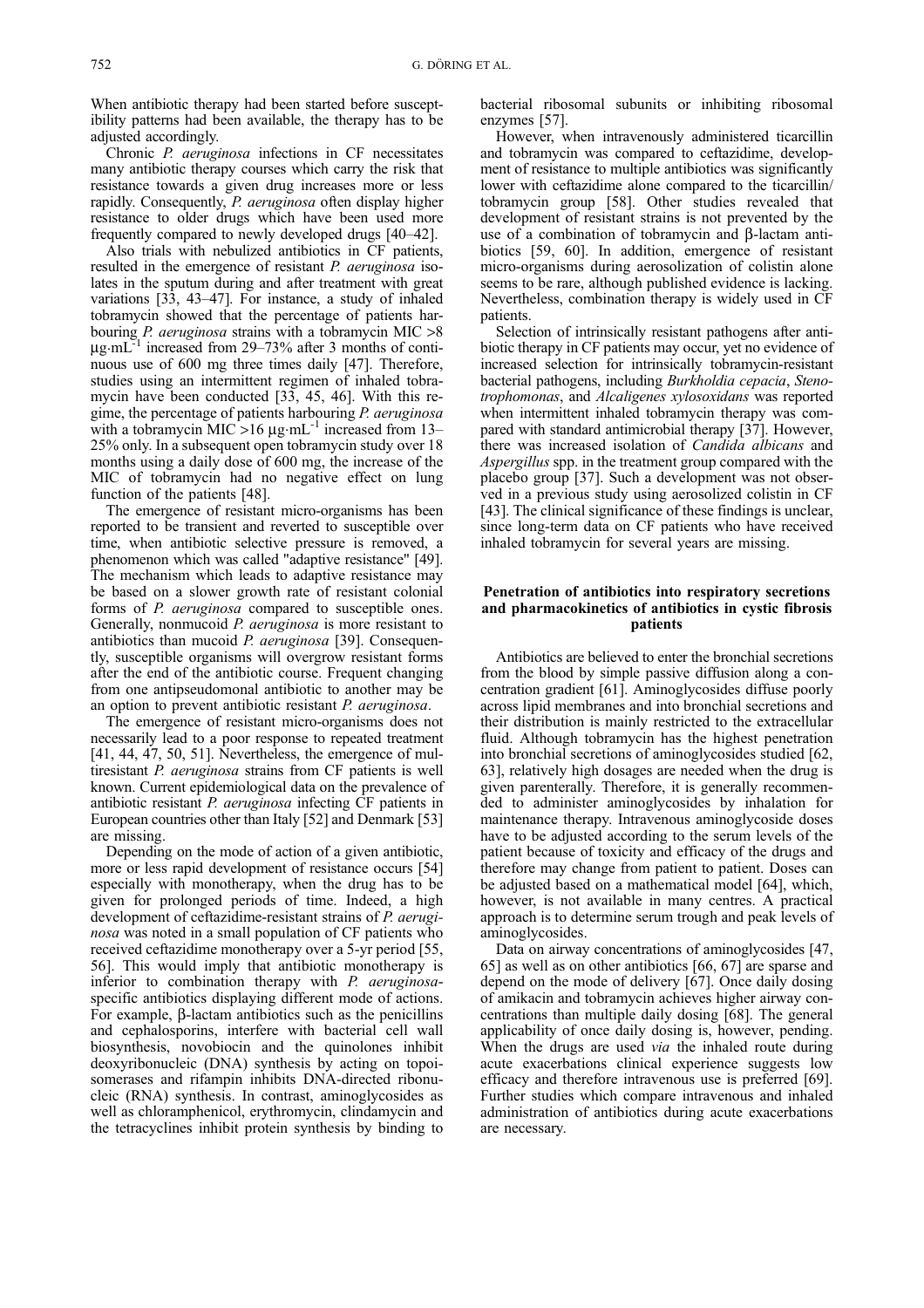| Antibiotics         | Route of<br>administration | Dose<br>$mg \cdot kg^{-1} \cdot day^{-1}$ | Administrations<br>per day n | Maximum daily<br>dose g |
|---------------------|----------------------------|-------------------------------------------|------------------------------|-------------------------|
| Amikacin*           | $i \nu$                    | 30                                        |                              |                         |
| Aztreonam           | $i \nu$                    | 150                                       |                              |                         |
|                     | $i \nu$                    | 100                                       | continuously                 |                         |
| Cefepime            | i.v.                       | $100 - 150$                               | $2 - 3$                      | n                       |
| Ceftazidime         | $i \nu$                    | $150 - 250$                               | $3 - 4$                      | 12                      |
| Ceftazidime         | $i \nu$                    | $100 - 150$                               | continuously                 | 12                      |
| Ciprofloxacin       | p.o.                       | 30                                        | $2 - 3$                      | $1.5 - 2.25$            |
| Colistin            | Inhaled                    | $80 - 160^{\#}$                           | $1 - 2$                      | $0.320^{#}$             |
| Sulphomethate       | $i \nu$                    | $160^{#}$                                 |                              | 0.48                    |
| Imipenem/cilastatin | $i \nu$                    | $50 - 100$                                | $3 - 4$                      |                         |
| Meropenem           | $i \nu$                    | $60 - 120$                                |                              | 6                       |
|                     | $i \nu$                    | 60                                        | continuously                 |                         |
| Netilmicin*         | $i \nu$                    | 10                                        |                              |                         |
| Ticarcillin         | $i \nu$                    | $500 - 750$                               |                              | 30                      |
| Tobramycin*         | $i \nu$                    | 10                                        |                              |                         |
|                     | Inhaled                    | $150 - 300^{\#}$                          | $1 - 2$                      | 0.6                     |

Table 1. - Recommended dosages for antibacterial agents in the management of P. aeruginosa lung infections in cystic fibrosis patients

\*: dose based on measurements of serum concentrations; #: absolute dose (dependent on age and situation). These recommendations may not be the approved dosing recommendations by regulatory authorities in different countries.

Penicillin and cephalosporins do not enter bronchial secretions well and bronchial secretions and sputum concentrations usually range  $3-15%$  of plasma levels [70]. Based on a minimum inhibition concentration inhibiting 90% of tested strains (MIC90) for ceftazime and P. aeruginosa of 8  $\mu$ g·mL<sup>-1</sup>, the amount of drug to be administered parenterally every 6 h would be 300 mg kg<sup>-1</sup> [70]. However, when administered continuously, a much lower dose can be used. Penicillins and cephalosporins are generally administered intravenously. For classes of antibiotics other than aminoglycosides given intravenously, monitoring of serum levels is not required because of their wide therapeutic index and recommended doses as given in table 1 should be used.

Administration of ciprofloxacin orally has resulted in sputum concentrations ranging from  $46-90\%$  of those obtained in serum [64, 71]. flouroquinolones are given either intravenously or orally. The latter route is preferred because of good absorption. The intravenous route is much more expensive and less convenient for the patient. Colistin given by inhalation is widely used for maintenance therapy and for eradication of early colonization/ infection with P. aeruginosa. Due to its chemical nature, a product which upon hydrolysis releases the active drug, a cycle polypeptide, analysis of colistan airway concentrations are impossible to preform and therefore the optimum levels are not known. Efficiency has been shown at doses ranging from 1 million units twice daily [43] to 2 million units three times daily [72]. Colistin has been used with efficiency by the parenteral route in patients with multiresistant *P. aeruginosa* infection [73, 74].

In addition to penetration into bronchial secretions, plug formation may present another problem for antibiotic action. CF plugs are mainly composed of negatively charged glycoproteins and DNA. Other macromolecules, and positively charged aminoglycosides. such as tobramycin, may be bound to these compounds [75–78]. Because of these reasons appropriate airway clearance should be performed before inhalation of aminoglycosides or

colistin. No data on flouroquinolones binding to charged macromolecules are available. Ceftazidime binding to sputum is negligible [78]. A further obstacle for antibiotics to reach the *P. aeruginosa* outer cell membrane in CF plugs is the mucoid exopolysaccgaride (alginate) matrix [79]. *In vitro* models have been developed to evaluate the penetration of ceftazidime into plugs [64]. Taken together, bactericidal concentrations of antibiotics in CF plugs are difficult to reach and it has to be assumed that often only subinhibitory concentrations can be obtained. The same is true for poorly ventilated areas.

Subinhibitory concentrations of antibiotics may positively affect the clinical condition and the lung function of CF patients [80–84]. For instance, ciprofloxicin [81] and gentamicin [83] inhibit exotoxin production of P. aeruginosa, which may decrease inflammation in CF due to decreased immune complex formation. Tobramycin and gentamicin inactivate oxygen radicals by binding to amino groups [80] and ticarcillin and ceftazidime may protect  $\alpha_1$ -antitrypsin from oxygen radical damage [80]. Whether such modifications will lead to inactivation of antibiotics is unknown. However, subinhibitory concentrations of antibiotics may change the mutation rate of P. aeruginosa facilitating the development of resistant variants (adaptive mutation). They may also trigger adaptive resistance [49].

The pharmacokinetics of antibiotics in CF patients have been extensively studied [64, 76, 85-93]. CF patients often reveal different pharmacokinetics particularly for aminoglycosides and  $\beta$ -lactam-antibiotics when compared with normal individuals. The volume of distribution per kg body weight is often increased and the elimination half-life decreased [90]. The higher body clearance due to increased renal and nonrenal elimination [76, 88] demands that higher antibiotic doses are administered more frequently [87, 93]. However, differences between CF patients and non-CF individuals in this context do not seem to be as large as used to be thought and may have been exaggerated by the lack of properly matched controls for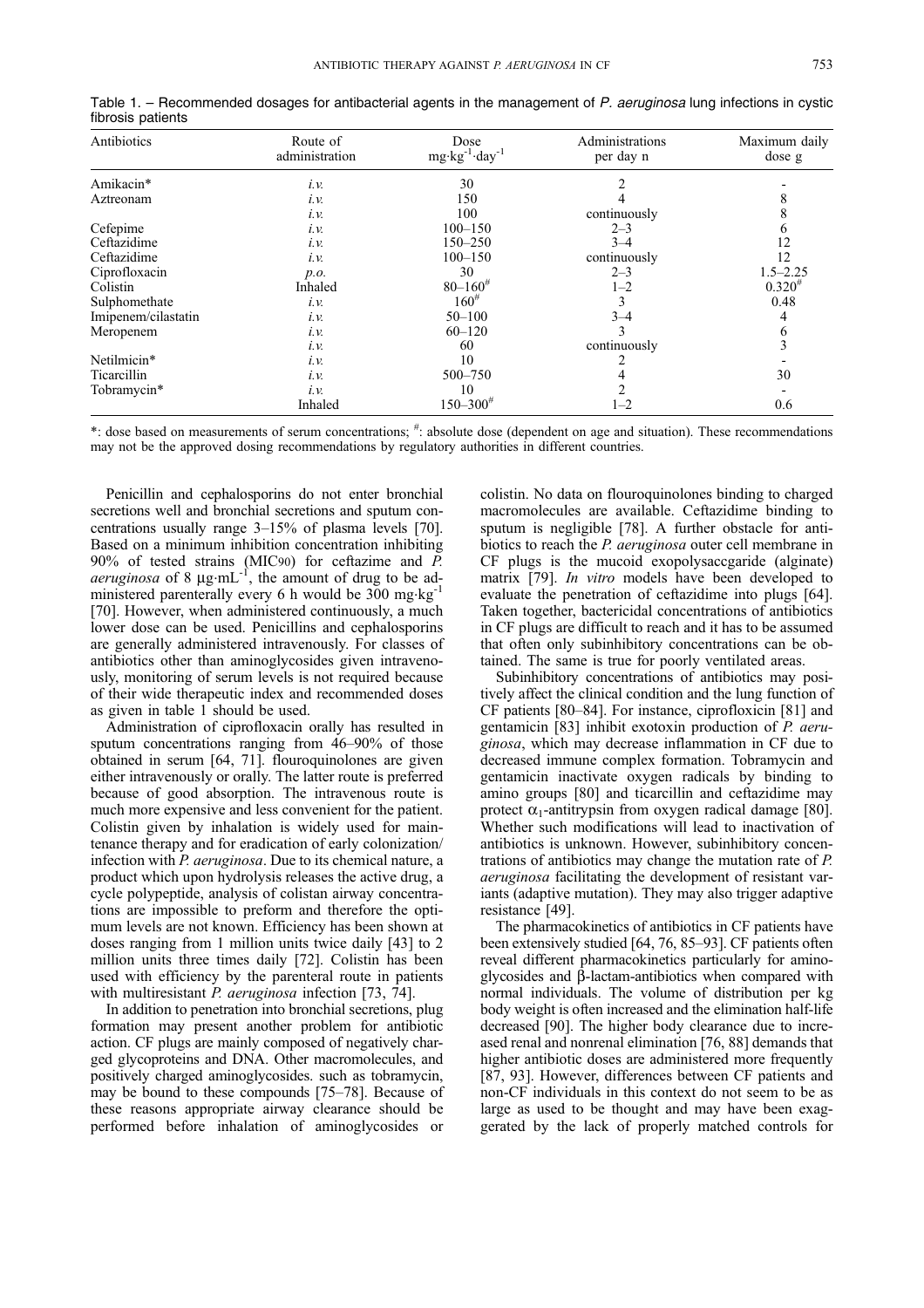clinical studies [69]. The pharmacokinetics of ciprofloxacin are not altered in CF patients compared to non-CF individuals  $[94–96]$ . However, due to the basic defect, delayed absorption of oral antibiotics including ciprofloxaxin has been reported [91].

#### Intravenous antipseudomonal antibiotic therapy in cystic fibrosis

Mostly due to the endobronchial location of the P. aeruginosa infection in CF patients and the inaccessibility of mucoid P. aeruginosa in plugs, high doses of antibiotics have been recommended in CF patients (table 1). Nevertheless, optimal doses of various intravenously administered antibiotics in CF are debated. The initial doses of aminoglycosides may be calculated based on the body surface area [76] or body weight [64, 90, 93]. A theoretical calculation of the dosing of ceftazidime demonstrates that the previously recommended doses of <200 mg $\text{kg}^{-1}$  [97] may still be too low for treating CF patients [70] when given intermittently. Meropenem was given at a dose of 40 mg·kg<sup>-1</sup> [98] three times daily.

Intravenously administered aminoglycosides are usually given three times daily. Initial tobramycin dosages of  $~10$  $mg \cdot kg^{-1} \cdot day^{-1}$  and more have been recommended [22, 64, 99, 100]. An adjustment in dose interval based on the serum tobramycin level has a significant effect on pulmonary function [93]. Due to the subinhibitory MIC effect [101], the bactericidal concentration-dependent killing and adaptive resistance, aminoglycosides might be administered in higher doses less frequently [102]. Indeed, 12 hourly high peak aminoglycoside dosing has been shown to be less toxic and equally efficacious as 8 hourly dosing [103]. Similarly, a study comparing once daily with thrice daily intravenous tobramycin suggested that once daily tobramycin combined with three injections of ceftazidime is safe and effective in CF [68]. To fully answer the question on efficacy and toxicity in this context, a multicentre study is currently being carried out in the UK. (A. Smyth, Dept of Paediatrics, Nottingham City Hospital, Nottingham, UK, personal communication). Since piperacillin has been repeatedly described to induce a serumsickness-like symptom  $[104–106]$ , caution is needed when using this drug in high concentrations. Intravenous antibiotic therapy is generally scheduled for  $\sim$ 2 weeks but may also be prolonged for another week [99].

Courses with intravenously administered antibiotics have been shown, by most investigators, to be clinically effective. The effectiveness of the various penicillins seems to be similar [42]. From the third generation cephalosporins, ceftazidime particularly is effective against P. aeruginosa [85, 97]. Similarly, no differences were found in effects on clinical condition, pulmonary function, or P. aeruginosa sputum counts when different aminoglycosides were compared with each other such as tobramycin with gentamicin or with netilmicin [42]. From a clinical viewpoint and depending on the local antimicrobial resistance patterns encountered most frequently, gentamicin appears the less desirable option.

Combination therapy with antibiotics has been favoured by several investigators because it may slow down drug resistance and may result in synergy. Often, a combination of a penicillin and an aminoglycoside is given. Gentamicin/carbenicillin, tobramycin/ticarcillin or amikacin/ceftazidime combinations have been widely used. Probenicid may be taken orally to enhance blood levels of some penicillins. Cefsulodin, piperacillin, imipenem, fosfomycin or aztreonam have been combined with tobramycin or amikacin [42]. Combinations of aminoglycosides with a cephalosporin such as ceftazidime or cefsulodin seem to be superior in their effect on pulmonary function, clinical situation and drug resistance compared to combinations with penicillins.

Also the combination of antipseudomonal antibiotics with antibiotics of less efficacy against this organism may lead to beneficial results. For example, in vitro the combination of high concentrations of ceftazidime and gentamicin with rifampicin, which has little activity against the strains, led to the elimination of P. aeruginosa from biofilms [107]. Whether macrolides such as azithromycin [108] are effective has to be investigated in future multicentre studies. In vitro studies showed an inhibitory activity of macrolides on the production of alginate and other virulence factors of P. aeruginosa [109].

Nevertheless, in some studies, monotherapy was superior to combination therapy. For example, when ticarcillin and tobramycin was compared to ceftazidime, clinical outcome was comparable, yet ceftazidime was more efficient to reduce P. aeruginosa colony counts in sputum specimens [58]. Similarly, ceftazidime alone showed better effectiveness than tobramycin and carbenicillin and better follow-up lung function values [110, 111]. When azlocillin alone was compared to azlocillin and tobramycin [60] at the end of the treatment no significant difference was seen between the two groups in clinical evaluation, sputum DNA concentration, forced vital capacity,  $FEV1$ , or peak expiratory flow rate. However, sputum P. aeruginosa density decreased more with combination therapy and time to readmission for a new pulmonary exacerbation was significantly longer in the group receiving combination therapy [60]. Thus, little difference existed between antibiotics or their combinations concerning clinical condition, bacterial counts in sputum, leukocytes and chest radiographic findings [42]. Clinical studies evaluating the rational use of the combination of intravenous and aerosolized antibiotics in acute exacerbations are scarce and conclude that this combination therapy is not superior compared to intravenously administered therapy alone  $[69, 112-115]$ .

CF patients are treated with antibiotics for most of their lives. Thus, any new or unusual symptom must be viewed with great suspicion as a possible drug side effect. The potential toxicities of aminoglycosides are similar and largely confined to the vestibular-auditory and renal systems [116] due to accumulation of the drug in cells where they bind to the ribosomes. Typical manifestations of ototoxicity such as loss of hair cells and degeneration of ganglion cells have been reported in CF patients [117, 118]. This may lead to high tone deafness and hypokalaemia or hypomagnesaemia [119]. Acute vestibular toxicity may be seen if the drug is given rapidly [102] and a long infusion is preferable. Some studies suggest tobramycin may be less nephrotoxic than gentamicin [119]. Administration of 15 mg·kg<sup>-1</sup>·day<sup>-1</sup> of tobramycin [102] and netilmicin [120] has been associated with symptoms of dizziness after the antibiotic infusion. However, surprisingly few side-effects have been reported in high dose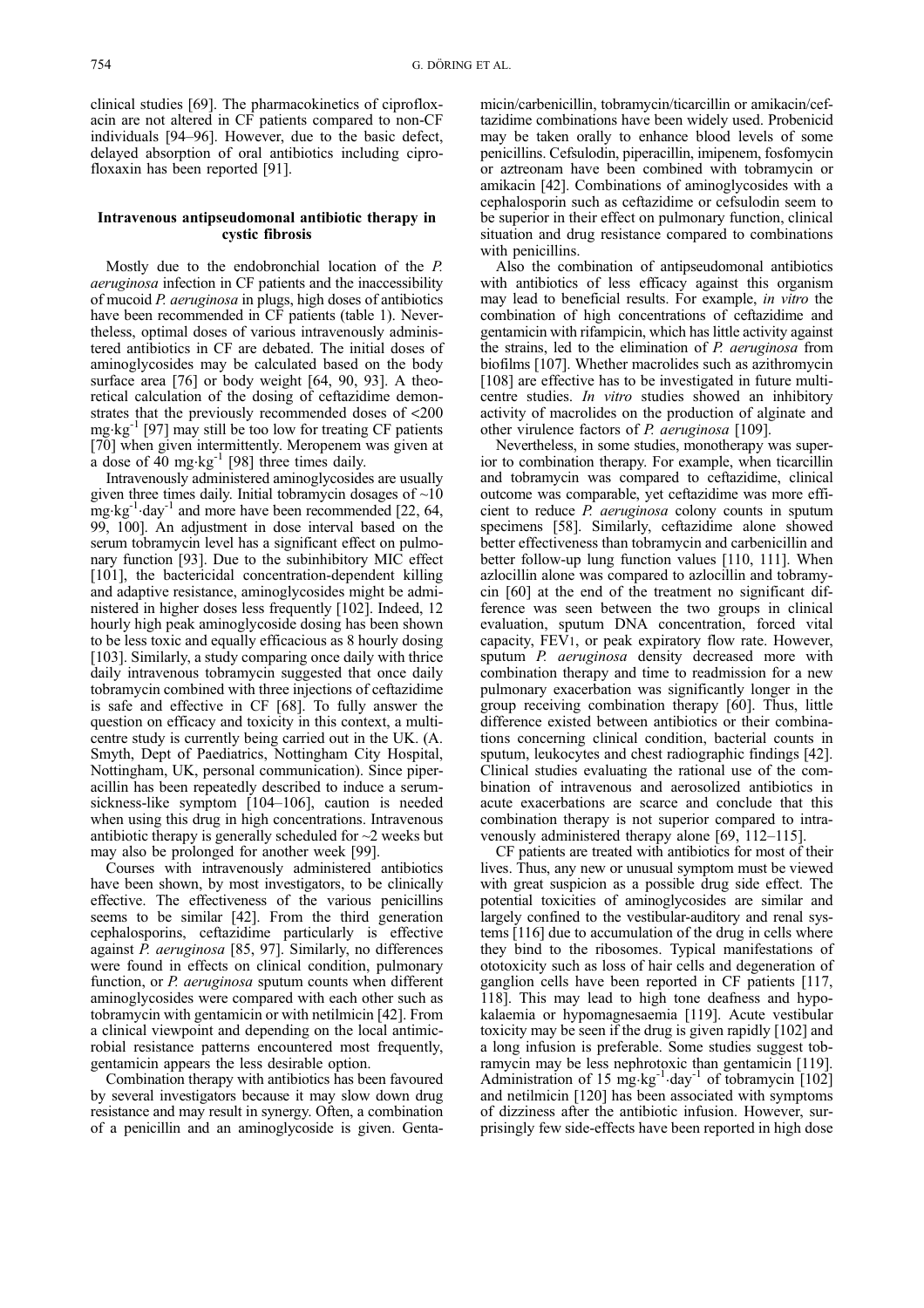aminoglycoside therapy [89, 121, 122]. Nevertheless, it is necessary to monitor ototoxicity and renal function and adjust the dosage interval accordingly, early in therapy [64]. When meropenem was used in CF patients only transient elevations of serum transaminases have been reported and none of the patients experienced nausea and vomiting, even when meropenem was administered as a bolus injection [123].

Concerns have been raised on the potential toxicity of intravenous colistin. However, two studies reported a low frequency of nephrotoxicity [73, 74]. The UK is the only known European country where colistin is given intravenously in CF patients. Whether other compounds present in the formulation of antibiotics such as phenol in the tobramycin preparation lead to toxicity is unknown. No written reports on side effects in this context have been collected by one of the manufacturers of tobramycin worldwide (J. Biclher, Lilly Germany, Bad Hamburg, Germany, personal communication). Penicillins contain large amounts of sodium, and caution is required in patients at risk of cor pulmonale. The addition of vitamin K to the daily regimen of patients on chronic or highdosage antibiotic therapy has been recommended [22]. More frequent are allergies against  $\beta$ -lactam antibiotics  $[124–126]$ . As a group penicillins had a higher frequency of allergic reactions than cephalosporins. The frequency of reactions has been shown to be greatest with acylaminopenicillins (azlocillin and piperacillin) and imipenem/ cilastatin [127]. The latter combination has not been recommended for routine treatment of CF patients with P. aeruginosa infection [128]. In CF patients with adverse reactions to ceftazidime or other  $\beta$ -lactam antibiotics, a desensitization regimen, starting at a very low dosage and increasing the dosage, has been proposed [129].

#### Oral antipseudomonal antibiotic therapy in cystic fibrosis

For obvious reasons, CF patients prefer oral treatment to intravenous therapy. As a result of the search for a useful oral treatment against P. aeruginosa, the fluoroquinolone ciprofloxacin was introduced in 1985. Early experience has been encouraging [71, 130–132]. Ciprofloxacin resulted in equal improvement in pulmonary function as treatment with azlocillin and gentamicin, and significant improvement was maintained at 6 weeks after ciprofloxacin treatment, which was not observed in a control group [130]. Statistically significant, stepwise changes in clinical scores, pulmonary function, and sputum concentrations of P. aeruginosa were noted, but regression toward initial values occurred by one week after treatment [132]. In a prospective, randomized, double blinded study comparing the efficacy and safety of ciprofloxacin versus ceftazidime/tobramycin in P. aeruginosa infected CF patients it was concluded that sequential intravenous/oral ciprofloxacin monotherapy offers a safe and efficacious alternative to standard parenteral therapy for acute pulmonary exacerbations in CF [133]. Oral ciprofloxacin therapy for 4 weeks has also been shown to prolong the beneficial effects of intravenous antibiotic therapy [134]. However, in seriously affected CF patients conventional treatment was significantly better than quinolone treatment [135].

The use of fluoroquinolones in children and accumulation of data on the pharmacodynamics of these drugs [66] have been limited and delayed by concerns regarding side effects, although adverse reactions were infrequent [132] and no serious side-effects were observed [130]. Animal studies showed that quinolones may negatively influence the cartilage [136] and therefore the use was restricted to patients after puberty. However, ultrasound examination and nuclear magnetic resonance imaging scans showed no evidence of cartilage toxicity in ciprofloxacin-treated CF patients [133, 137]. A comprehensive review of the findings in animals compared with the cumulative published findings in children and adolescents allowed the conclusion that such concerns were not justified [138]. On this topic a consensus meeting has been held [139, 140]. Most experience is obtained with ciprofloxacin, other fluoroquinolones are less well tested in paediatric CF patients with pseudomonal respiratory tract infections. Gastrointestinal side effects, arthralgia in older CF patients with chronic P. aeruginosa infection, and occurrence of sleep disorders and psychotic episodes may be seen as well as photosensitivity reactions to sunshine.

Rapid emergence of resistance seems to be a much greater problem than side effects due to cartilage destruction [132]. However, initially, drug resistant organisms were isolated no more frequently after ciprofloxacin than after intravenous therapy with azlocillin and gentamicin. As with other drugs, clinical improvement in CF patients was achieved, regardless of the emergence of resistant P. aeruginosa [130, 132]. However, experience with ciprofloxacin or other quinolones in children <5 yrs of age is very limited.

#### Nebulized antipseudomonal antibiotic therapy in cystic fibrosis

In an attempt to circumvent the problem of intravenously administered antibiotics penetrating into lung parenchymal tissue and bronchial secretions and their potential toxicity when given over prolonged periods of time, aerosolization of these drugs has been suggested. Indeed, this approach produced high lung concentrations and low serum levels of antibiotics [47, 141]. However, in general, aerosol delivery is a very inefficient method of delivering the antibiotics and even with the most efficient nebulizer, only a small proportion  $(\sim 15-20\%)$  of the medication is deposited in the lung; the remainder is either impacted on the oropharynx and swallowed, or exhaled into the surrounding atmosphere [142].

Several studies using aerosolized antibiotics in CF patients have been performed often with variable results [33, 45, 50, 51, 141, 143, 144]. Besides aminoglycosides (gentamicin [144], tobramycin [33, 44, 45, 47, 51] and b-lactam antibiotics (ceftazidime [50] carbenicillin [143]), combinations of both classes have been used [50, 60]. Colistin has also been used [43, 145, 146]. The penicillins have been mostly avoided because of concerns regarding development of hypersensitivity, odour, effect on teeth and greater difficulty in nebulization.

Interpretation and comparison of many studies in this field is difficult because of the different designs, the wide range in the amount of the antibiotic used, and the possible carry-over effects in cross-over studies. Despite these methodological difficulties, most of the studies showed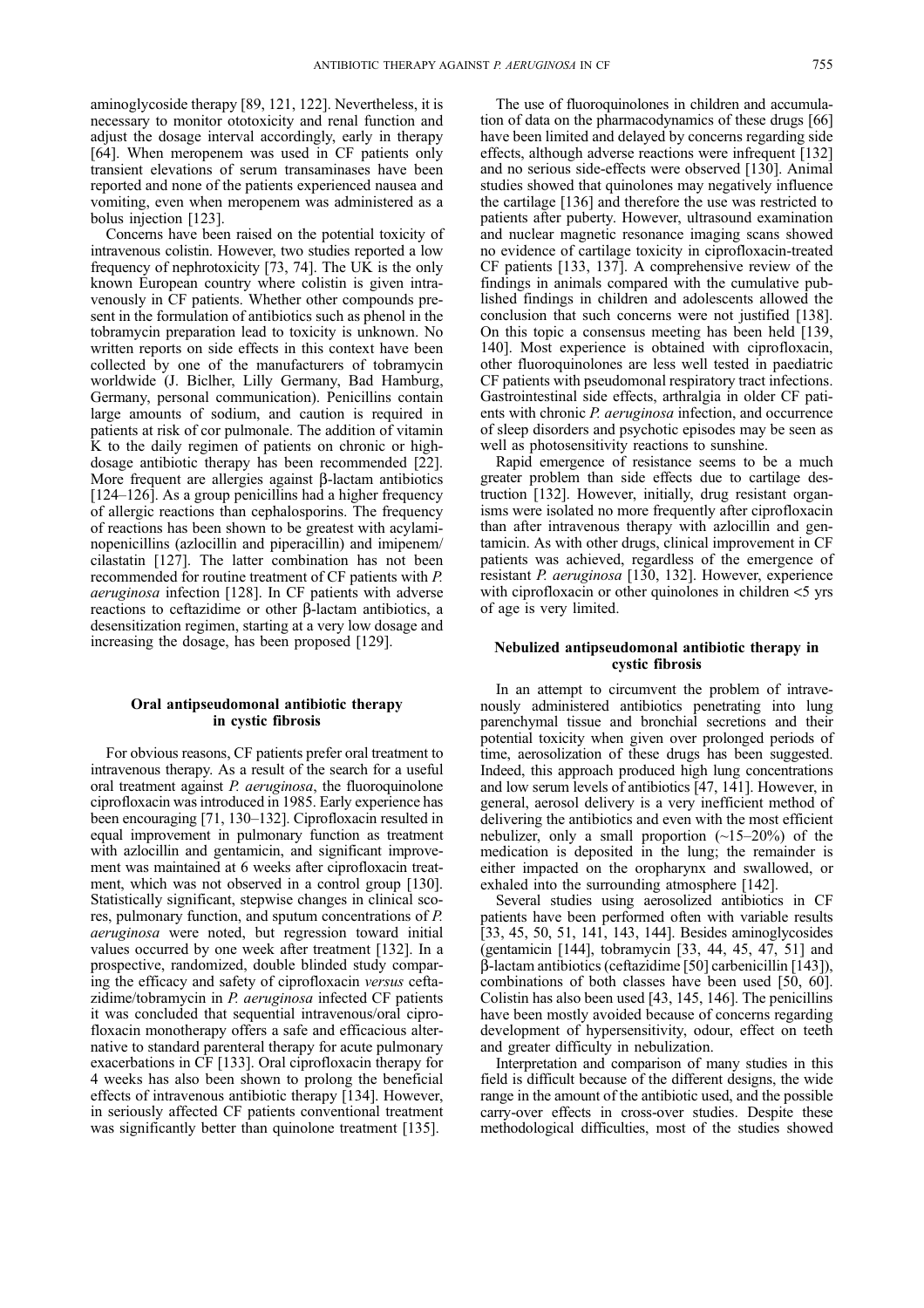Table 2. - Definitions within the context of management of cystic fibrosis patients

| Lung colonization<br>by <i>P. aeruginosa</i><br>Chronic lung colonization<br>P. aeruginosa | Presence of P. aeruginosa in the bronchial tree without direct (inflammation, fever, etc.) or<br>indirect (specific antibody response) signs of infection and tissue damage.<br>Presence of <i>P. aeruginosa</i> in the bronchial tree for at least 6 months, based on at least three<br>positive cultures with at least one month in by intervals between them without direct (inflamma-<br>tion, fever <i>etc.</i> ) or in direct (specific antibody response) signs of infection and tissue damage.   |
|--------------------------------------------------------------------------------------------|----------------------------------------------------------------------------------------------------------------------------------------------------------------------------------------------------------------------------------------------------------------------------------------------------------------------------------------------------------------------------------------------------------------------------------------------------------------------------------------------------------|
| Lung infection by<br>P. aeruginosa                                                         | Presence of bacteria in the bronchial tree with direct (inflammation, fever etc.) or indirect<br>(specific antibody response) signs of infection and tissue damage. Infection can also be diagnosed<br>on the basis of a positive antibody response in at least two examinations for patients who do not<br>expectorate and present negative bacterial cultures.                                                                                                                                         |
| Chronic lung infection by<br>P. aeruginosa                                                 | Presence of P. aeruginosa in the bronchial tree for at least 6 months, based on at least three<br>positive cultures with at least one month intervals between them with direct (inflammation, fever<br><i>etc.</i> ) or indirect (specific antibody response) signs of infection and tissue damage. Chronic<br>infection can also be diagnosed on the basis of a positive antibody response in at least two<br>examinations for patients who do not expectorate and present negative bacterial cultures. |
| Maintenance antibiotic therapy                                                             | Prolonged, continuous or intermittent antibiotic therapy, given even if clinical symptoms are<br>discrete and signs of acute exacerbations of lung disease are absent.                                                                                                                                                                                                                                                                                                                                   |
| Prophylactic antibiotic therapy                                                            | The use of antibiotic before <i>P. aeruginosa</i> has been detected in order to prevent colonization and<br>infection.                                                                                                                                                                                                                                                                                                                                                                                   |
| Antibiotic therapy on demand                                                               | The use of antibiotics only when symptoms and signs of acute exacerbations of lung disease are<br>present.                                                                                                                                                                                                                                                                                                                                                                                               |

improved lung function [33, 45, 47, 50, 143, 144] or slowing of the deterioration of lung function [33, 44, 51] in the active treatment group compared to placebo. Additionally, most studies report a reduction in the number of hospital admissions [50, 51, 143, 144] and some report on a reduction of P. aeruginosa numbers [47, 145]. Only one study demonstrated a decrease in inflammation by treatment with aerosolized antibiotics [51]. A review of five randomized controlled trials [33, 43, 50, 143] showed benefit for nebulized antipseudomonal antibiotic therapy with no demonstrable adverse effects [147]. A multicentre study including 520 CF patients in the USA demonstrated conclusively that chronic intermittent therapy with tobramycin improved lung function, and reduced hospitalization and concomitant intravenous therapy [33]. Aerosolized colistin in combination with oral ciprofloxacin has been shown to significantly postpone chronic P. aeruginosa infection in CF patients [72, 146] and to maintain pulmonary function during the year after inclusion compared with the control group, in which pulmonary function declined [72]. Similarly, tobramycin inhalation may prevent *P. aeruginosa* pulmonary infection in CF [148]. Results from a recent consensus conference on the use of aerosolized antibiotics in CF patients [149] and reviews [142, 147, 150] have been published.

Due to low serum levels of aerosolized drugs, systemic toxicity is possibly avoided. Nevertheless this depends on the doses administered. Aerosol administration of 400 mg [151] or 600 mg [47] tobramycin performed during tidal volume breathing manoeuvres did not lead to audiometric abnormalities or renal toxicity in CF patients [47, 152]. Similarly, no signs of renal or ototoxicity were detected after long-term tobramycin aerosol therapy [44, 47, 51]. Nevertheless, with higher daily doses of aminoglycosides and other inhalation techniques, long-term safety studies are still required, applying more sensitive methods for the investigation of renal function.

Since tobramycin levels in serum samples of CF patients may vary considerably after aerosol treatment [152], general dose recommendations should not be followed but rather serum aminoglycoside concentrations monitored in patients given high doses [64]. Thus, the optimal

dose to be aerosolized for the different antibiotics may differ from patient to patient. For colistin, 2 mega units twice daily have been recommended [12]. Monitoring by serum levels is not yet feasible. Dosing of aerosolized antibiotics also depend on clinical efficacy and microbial susceptibility.

Emergence of drug-resistance after aerosol therapy has been noticed in several studies [33, 45, 47, 143] although P. aeruginosa susceptibility was regained after drug-free time periods [47]. This led to the concept of intermittent dosing [33, 45]. The effect of resistance on efficacy of more prolonged aerosol antibiotic therapy is unknown at present. Large amounts of the aerosolized antibiotics may also be swallowed and studies have been suggested to investigate the effects on the gastrointestinal flora during chronic administration [64]. Improved drug delivery to the lung may overcome this problem.

Caution has to be maintained when solutions of drugs in saline or water are prepared since hypotonic as well as hypertonic solutions may affect lung function leading to bronchoconstriction and inflammation  $[153-155]$ . Furthermore, the drug itself can induce bronchoconstriction. Consequently, the use of isotonic solutions and the control of lung function before and immediately after nebulization of the antibiotic as well as therapeutic intervention with bronchodilators has been suggested [12, 64, 155, 156]. For instance, an isotonic solution of colistin is made by dissolving 2 mega units of colistin in 3 mL water and 3 mL physiological saline [12].

Antibiotics are usually aerosolized by nebulizing a solution of the drug, although dry powder inhalation has also been reported [157, 158]. A nebulized aerosol can be produced by an air jet or by ultrasonic sound waves. Nebulization times may be much shorter using ultrasonic devices than using jet nebulizers [64, 115, 159]. Nevertheless, aerosolized medications are still frequently administered by nebulizers. In CF, the nebulizer should produce particles in the range of  $2-5 \mu m$  in order to reach the smaller bronchioles. Particles too large  $($ >5  $\mu$ m do not reach the lower respiratory tract, whereas particles too small  $\left($  <1  $\mu$ m are exhaled [160]. Important characteristics of nebulizers which may affect performance include drug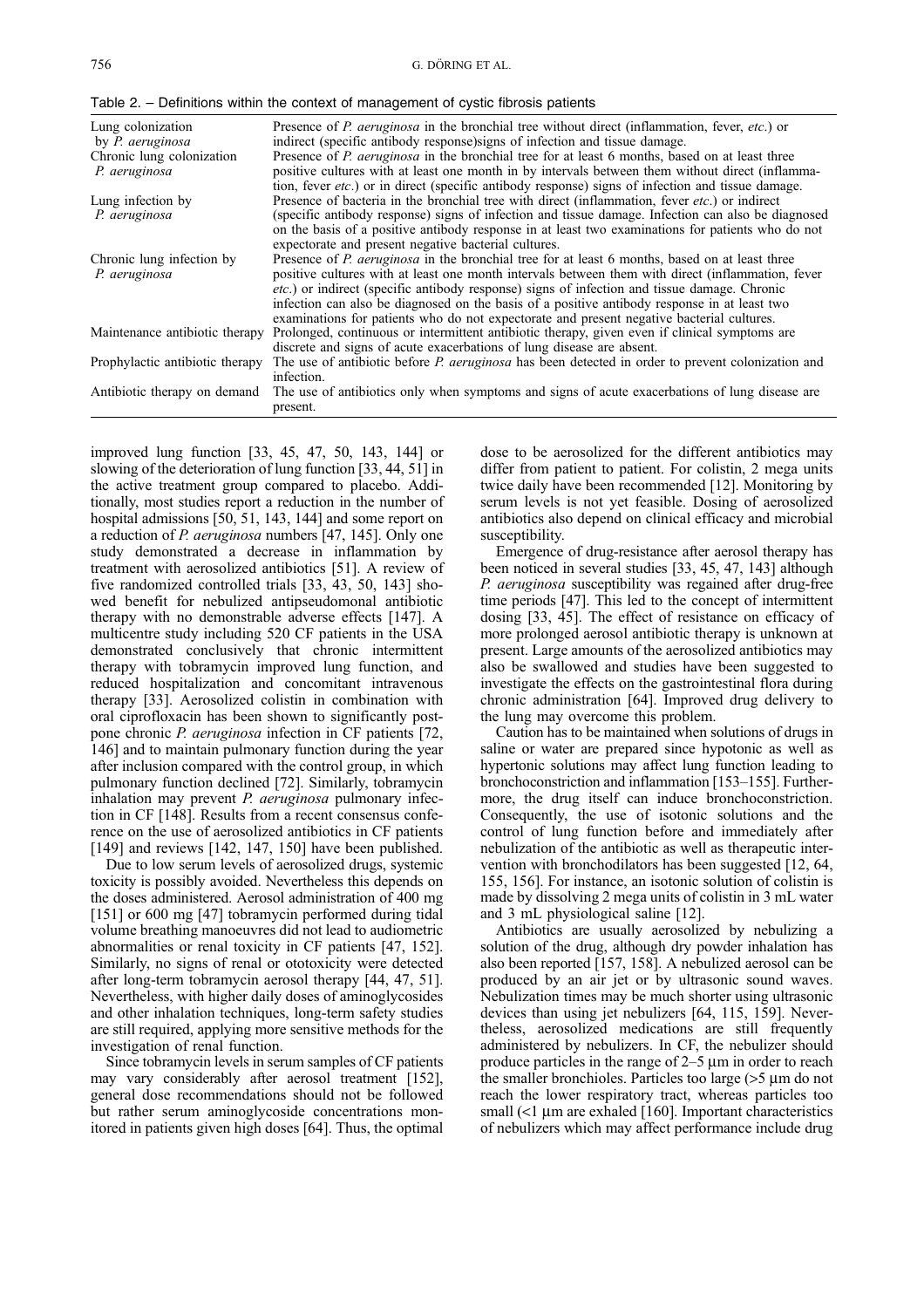output, aerosol particle size, nebulization time, drug amount delivered to the patient, fill volume, flow, temperature, and humidity of the driving gas. A number of studies have been performed that address these issues [115, 159,  $161-171$ ]. In general, large differences were found in relation to these variables  $[162, 166, 167, 171-$ 173]. For instance, deposition of aerosols in the airways may differ between the nebulizers as shown in radioaerosol studies [163, 167, 169]. In one study, a mean of 7% of inhaled tobramycin dose reached the lungs, while only 16% of this pulmonary tobramycin was deposited peripherally. The greater the lung damage as indicated by FEV1 and Chrispin-Norman score, the smaller the proportion of pulmonary tobramycin that reached the periphery [165]. Suitable systems for nebulization of antibiotics are an active Venturi nebulizer (Hudson Respiratory Care, Temecula, CA, USA) with low flow compressor, Pari LC plus (Pari, Starnberg, Germany) and Pulmo Aide compressor (DeVilbiss, Somerset, PA, USA), or Ventstream (Inspired Medical Products, Pagham, UK) and CR50 (Medic-Aid, Pagham, UK) or Porta-Neb (Medic Aid, Romedic, Meersen, the Netherlands). Nebulization during inspiration alone, regulated by pressing a break key (e.g. using the Pari LC plus) helps to save drug.

Sputum may impair uniform deposition of antibiotics and decrease therapeutic effects [163]. In general, the distribution of a drug in the CF lung is not homogenous, but focal in the larger central lung areas [164, 174, 175]. Hence, it is quite conceivable that CF patients with mild disease and low sputum production improve the most from aerosol antibiotic therapy [51], suggesting that early antipseudomonal treatment with aerosolized antibiotics is most effective. Consequently, it has also been suggested that antibiotic aerosolization should be preceded by physiotherapy, bronchodilators [176], mucolytic agents [177, 178], 1% N-acetylcysteine [179] or recombinant human deoxyribonuclease (rhDNase) [180]. Alternatively, mixing tobramycin with salbutamol is acceptable, and saves nebulization time [44]. However, some mucolytic drugs may adversely influence the activity of antibiotics [75, 181]. For example, binding of tobramycin to components of CF sputum was increased after rhDNase treatment [75].

Since many CF patients re-use their disposable jet nebulizers [166], hygienic problems related to microbial contamination may arise. Therefore, patients must be instructed how to clean and dry their nebulizers. Furthermore, exhaled antibiotics should be discharged through a tube to the outside air or trapped in a filter, in order not to contaminate the surroundings of the patient. In some hospitals it is recommended that inhalations are performed in a separate area [182]. With new nebulizers releasing the drug during the first part of inspiration only (adaptive aerosol delivery, e.g. Halolite), filtering or venting the antibiotic is not required as the drug is not released during expiration. A recent sputum culture should be used to determine resistance patterns and guide the choice of inhaled antibiotic.

### Antibiotic strategies against Pseudomonas aeruginosa

The use of prophylactic antibiotics in an attempt to prevent infection or colonization has been suggested, since

lung infections with other micro-organisms including viruses may pave the way for P. aeruginosa colonization and infection. Conversely, it is thought that the increased incidence of *P. aeruginosa* is the result of more frequent use of antibiotics, since broad spectrum antibiotics may depress the normal pharyngeal flora and thereby lower the colonization resistance. Continuous prophylactic flucloxacillin in CF patients diagnosed early, was associated with improved clinical progress during the first two years of life [183]. Whether antistaphylococcal treatment increases the rate of P. aeruginosa infections is not known. No studies have yet been published using antibiotics with anti-P. aeruginosa activity to prevent P. aeruginosa colonization in CF. Such studies may be needed, particularly to investigate if anti-P. aeruginosa antibiotics may be successful and prevent P. aeruginosa colonization and infection during symptomatic virus infection.

To eradicate mucoid P. aeruginosa from CF airways in the chronic infection state has been shown to be virtually impossible. The major factor responsible for this unpleasant situation is the inability to achieve antibiotic concentrations in CF airways high enough to kill P. aeruginosa. This is in part a consequence of the viscous nature of the pus matrix and the bacterial polysaccharide (alginate) matrix surrounding many P. aeruginosa organisms. Both matrices contribute to a decreased penetration of antibiotics. Thus, only a reduction of P. aeruginosa colony counts can be generally achieved by antibiotic therapy in CF airways. This may lead to temporal undetectability of P. aeruginosa in sputum specimens after antibiotic therapy courses which may be interpreted as temporal eradication. However, when P. aeruginosa is recultured, genotyping may prove identity with the *P. aeruginosa* strain present before treatment, suggestive that the therapy did not lead to eradication but rather led to numbers of P. aeruginosa in the CF airways too low to be detected in vitro.

This has prompted trials with small numbers of CF patients in which antibiotic therapy was initiated shortly after the assessment of P. aeruginosa lung colonization [146, 148]. At that time, the bacterium exhibits normally a nonmucoid phenotype and sputum volumes are low. In an open study, the combined treatment of aerosolized colistin and oral ciprofloxacin significantly reduced the onset of chronic P. aeruginosa infection in treated CF patients compared to untreated controls [146]. Similarly, a placebo controlled doubleblinded, randomized tobramycin inhalation study showed that after onset of *P. aeruginosa* colonization, the time of conversion to a P. aeruginosa negative respiratory culture was significantly shortened by active treatment, suggesting that early tobramycin inhalation may prevent *P. aeruginosa* pulmonary infection in CF [148]. In a follow-up study [72], it was demonstrated that aggressive treatment prevented or delayed chronic P. aeruginosa infection in 78% of the CF patients for 3.5 yrs. After introduction of early intensive antibiotic treatment, the probability of still not having developed chronic P. aeruginosa infection 7 yrs after the first isolation of P. aeruginosa was >80% [184]. Furthermore, aggressive treatment maintained or increased pulmonary function during the year after inclusion compared with the control group, in which pulmonary function declined [72].

Home therapy permits more normal activity for the CF patient including school attendance or continuing employment [185]. When ceftazidime was delivered via an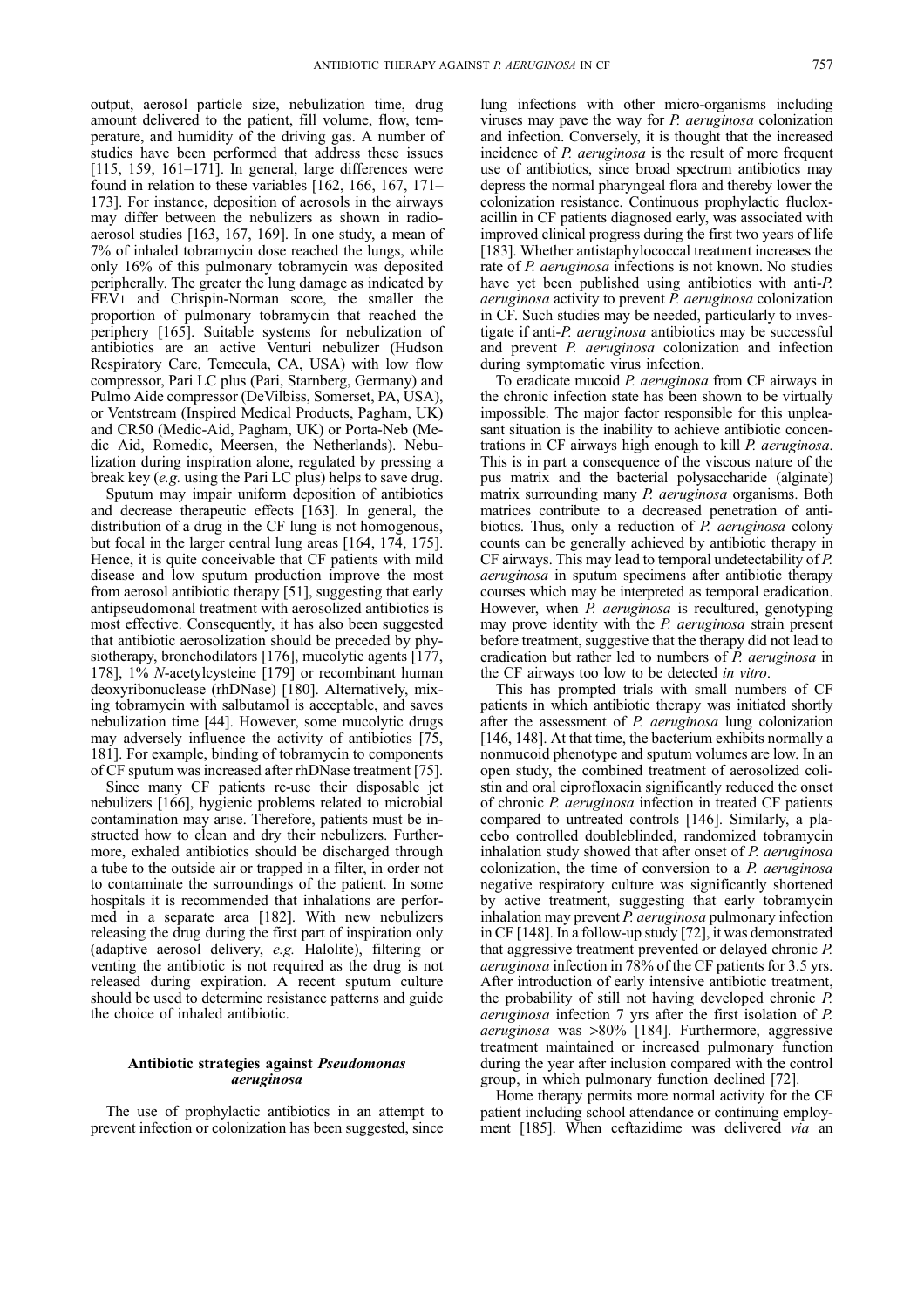infusion pump intravenously to adult CF patients at home for 3 weeks, prolonged clinical improvement was noted in 70% of the patients and the number of cultures positive for P. aeruginosa decreased significantly during antibiotic treatment [186]. In another study [187] it was concluded that home intravenous antibiotic therapy in CF patients was a feasible, cost-effective alternative to receive therapy in hospital. However, for home antibiotic therapy whether nebulized or intravenously administered, patient guidelines concerning hygiene and physiotherapy need to be established [188]. In addition, stringent quality control and assessment of effectiveness is mandatory. When a patient is acutely ill or is not responding to outpatient parameters, hospitalization is usually recommended for administration of intravenous antibiotics and intensive use of aerosols and postural drainage. The costs for home treatment versus hospital treatment may differ from country to country.

Home treatment gives the patient more independence and less disruption to school, work or family life, saves cost of a hospital bed. Patients may agree to earlier antibiotic intervention and have less fear of cross-infection. For home treatment, the clinician should have knowledge of the home circumstances and a home visit is essential. The necessary equipment should be monitored. The patient or carer should be carefully instructed and a first antibiotic course should always take place in the hospital under medical supervision for 1 h after the injection. Written instruction of what to do, and how to handle any side effects should be given and a 24 h telephone assistance should be provided. Venflon, longline or implantable intravascular devices should be used. Home treatment is not allowed for any patient with a history of anaphylaxis. Some centres issue home anaphylaxis kits, however, such a complication has not occurred to the knowledge of the clinicians at the consensus conference.

In CF patients suffering from chronic P. aeruginosa infection lung tissue damage is thought to occur by continuous inflammation. During acute exacerbations, the lung function may further decline. Based on lung function data, studies from Denmark [11, 189] and the USA, indicate a positive effect on patients treated with intravenous antibiotics with specific activity against P. aeruginosa when given 3-4 times a yr either regularly as "maintenance therapy" or in comparison to administration for acute exacerbations as "on demand" therapy. Due to continuous inflammation, a slow decline of lung function is observed in patients also in between courses of intravenous antibiotics. This decline can be reduced by daily treatment with aerosolized antibiotics such as colistin and tobramycin. Alternatively a new approach of using preservative free tobramycin in a month on/month off fashion has been shown to be superior in terms of lung function than standard care in the USA (which included intravenous treatment on demand during exacerbations) [33]. Regardless of whether or not the patients experienced exacerbations for which they received intravenous antipseudomonal antibiotics, the FEV1 predicted of patients receiving placebo, decreased steadily during the pivotal trials [25]. The benefits to lung function observed following initiation of preservative free tobramycin therapy were similar among patients with and without symptoms requiring treatment with intravenous antipseudomonal antibiotics.

Concerns that intensive and aggressive antibiotic treatment may eventually result in the occurrence of multiresistant P. aeruginosa strains [53, 190], increased antibiotic toxicity or that such a treatment is very costintensive and may therefore only be applied to some CF patients [191], was not regarded as valid in this context by the members of the consensus meeting.

Provided that *P. aeruginosa* is sensitive to the antibiotic(s) used, there is broad scientific evidence that antibiotics administered intravenously, orally or by nebulization are clinically effective in CF patients. At best, these treatment strategies can reduce the number of exacerbations, hospital admissions and numbers of P. *aeruginosa* colonies in CF airways. In addition, early treatment of intermittent colonization of P. aeruginosa by the combination of a systemic antibiotic and the inhalation of an antibiotic may delay the onset of chronic P. aeruginosa infection.

A direct comparison of the different administration strategies, however, is difficult. Furthermore, some drugs with high activity against P. aeruginosa e.g. colistin are preferentially, but not exclusively [73], given by the aerosol route, whereas others e.g. ceftazidime, are preferentially given intravenously. Based on clinical efficacy, it is thus difficult to choose a given route and other criteria should be evaluated in order to reach an consensus on the optimal treatment strategy. These other criteria include: 1) development of microbial resistance to the drug(s); 2) drug toxicity; 3) quality of life; and 4) feasibility for the patient. Aerosol delivery of antibiotics to P. aeruginosa infected CF patients has been suggested as maintenance treatment.

It is highly recommended that the antibiotic is chosen on the basis of resistance pattern of the microorganisms. The use of a given drug with activity against P. aeruginosa may also differ from country to country. Thus, colistin is used for inhalation therapy in the UK, Italy, France, The Netherlands and Denmark, whereas in Germany tobramycin is used more commonly. An epidemiological study showed that in France the antibiotics most frequently prescribed were colistin (500,000 to 3 MIU per aerosol), tobramycin  $(25-600 \text{ mg per aerosol})$  and amikacin  $(150 \text{ m})$ mg to 1.5 g per aerosol) reflecting the frequent use of nebulizers [192]. In the UK and Eire, *P. aeruginosa* acute exacerbations are treated with a combination of penicillins with aminoglycosides by 76.9% of physicians, whereas 19.2% regularly use intravenous monotherapy with ceftazidime. As an alternative, when intravenous therapy is considered inappropriate, oral ciprofloxacin is sometimes used by all clinicians. For maintenance of lung function in *P. aeruginosa* infected CF patients all physicians used nebulized antibiotics, the indications for which vary between CF centres [193].

In general, there is no consensus on the dosage for the different antibiotics. However, high doses of drugs should be given in order to maximize reduction in P. aeruginosa colony counts and increase lung function.

The duration of therapy, once initiated, varies considerably. Most decisions are empirical and are based in part on age, severity of disease and past experience. In general, most patients show improvement well into the second week of therapy. Weekly pulmonary function testing and clinical observations are used for the decision when to end hospitalization. If further improvement seems possible, therapy is extended into the third week.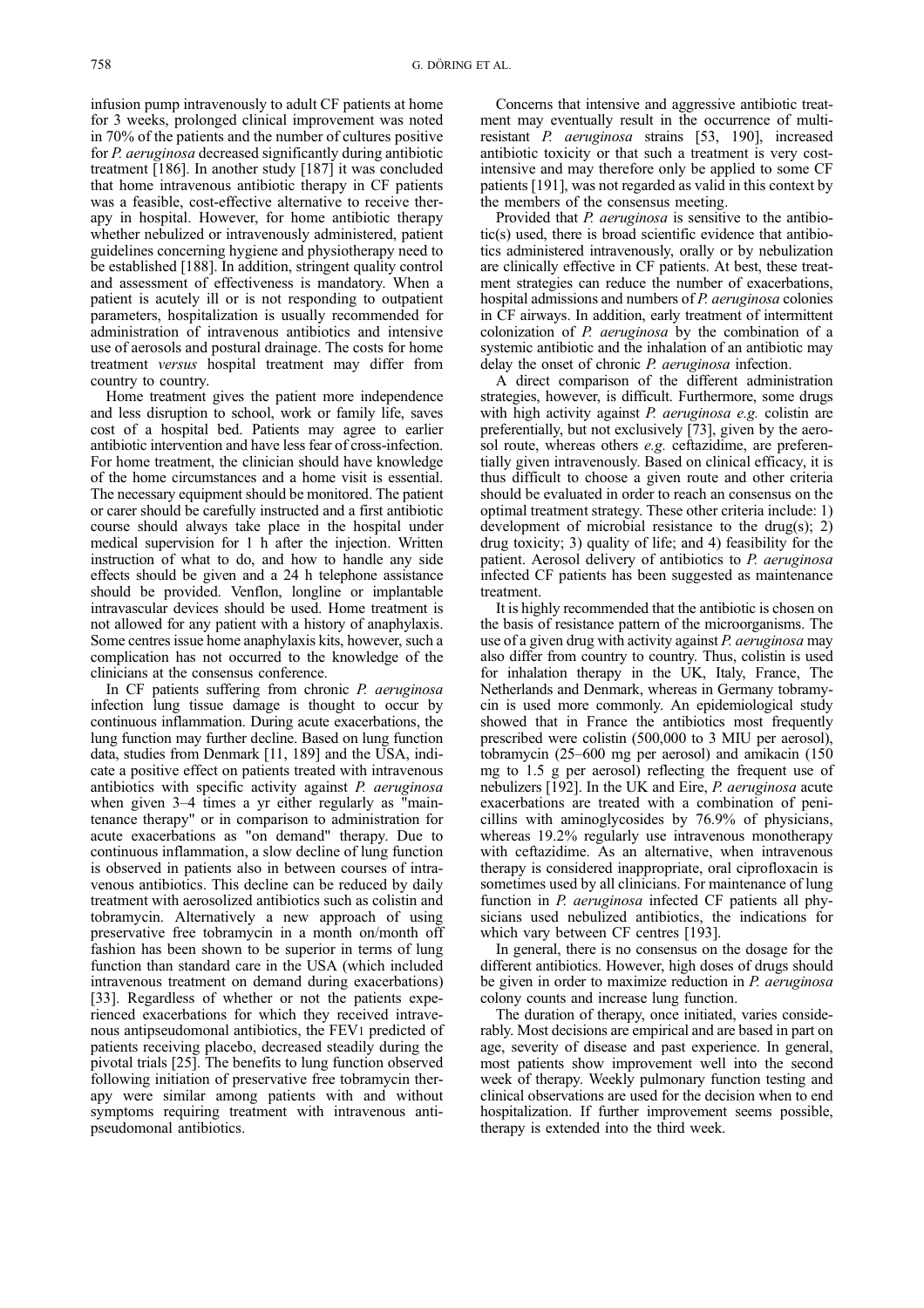# Future antibiotic treatment studies against Pseudomonas aeruginosa in infected cystic fibrosis

Although much has been achieved, there is still the need to fill the gaps in the knowledge on antibiotic therapy for P. aeruginosa lung infection in CF patients. This concerns indications for antibiotic therapy, the antibiotics used, or the dosage schedules. Therefore, further studies need to be planned. However, designs of such trials are complicated. Well defined indications and objectives, together with valid outcome measures, will be decisive for the choice of the appropriate (randomized, double-blind or single-blind) design and duration of a study. See for example the list of issues below which need to be studied. Lung function parameters and local inflammation parameters are useful for the assessment of antibiotic efficacy in clinical trials [194]. Attention to matching of patients for severity should be considered. Studies are required to determine if the dose of antibiotics can be indicated by their activity in the sputum. The distribution and half-life of antibiotics in pulmonary secretions should also be studied. The progressive nature of the disease, the large heterogeneity of the clinical status, the variability of the therapy regimens in single CF centres and other difficulties can better be controlled for in large randomized clinical studies. Prescribing strategies may differ from country to country. Multicentre, preferably pan European, studies are recommended [195, 196]. Such studies will require a well organized research network, which will minimise the barriers across the boarders; the limited number of study patients is a strong reason to be as efficient as possible in organizing such trials. Studies intending to seek approval of an indication or dosing regimen, within the context of drug registration, need to take the available regulatory guidelines into consideration. A well structured research incentive in CF patients will also need to be supported by funds from public health authorities and industry.

patients

#### Appendix: important questions and answers

Definitions can be seen in table 2.

#### 1. How, when, and how often should P. aeruginosa lung colonization or lung infection be assessed in CF patients?

Consensus: P. aeruginosa lung infection in CF patients should be assessed by taking sputum with as little contamination of saliva as possible. In nonsputum producers, hypopharyngeal or endolaryngeal suctions should be taken preferably after lung physiotherapy or alternatively after hypertonic saline inhalation. In nonsputum producers periodic serological tests for P. aeruginosa antigens should be used to avoid false-negative results from bacterial culturing. Microscopy of Gram stained smears is recommended to detect neutrophils and micro-organisms and disregard specimens dominated by squamous epithelial cells. P. aeruginosa colonization/infection should be assessed as early as possible, on every routine visit of the patient at the CF centre, preferentially at least every three months.

#### 2. Does P. aeruginosa lung infection accelerate the decrease in lung function in CF patients?

Consensus: some patients characterized by harbouring nonmucoid *P. aeruginosa* strains, absent or low antibody titers to the organisms and absent or little sputum production can tolerate *P. aeruginosa* colonization for years without decline in lung function. However, in the majority of CF patients carrying mucoid P. aeruginosa, the infection causes an immediate and more rapid reduction of lung function than in CF patients without P. aeruginosa infection.

#### 3. Is antibiotic therapy for P. aeruginosa lung infection needed and does it affect survival in CF patients?

Consensus: in general antipseudomonal therapy is warranted in CF patients. It affects survival of the patients to an unknown extent, since CF patients are treated with drugs other than antibiotics.

#### 4. How should P. aeruginosa susceptibility against antibiotics be assessed and how should the results be used?

Consensus: for testing antibiotic susceptibility, the plate diffusion method should be the standard for practical purposes. Micro-dilution methods should only be used on specific requests by the clinician, e.g. in clinical trials or on an annual basis to document the levels of bacterial resistance against the antibiotics used in the CF centre. Quantitative  $P$ . *aeruginosa* counts in the sputum culture are not needed in routine diagnostic. Certain subpopulations of P. aeruginosa may take longer than 48 h to grow. The results of antibiotic susceptibility should guide the clinician to use the antibiotics to which P. aeruginosa is most sensitive. P. aeruginosa strains revealing different antibiotic sensitivity patterns in one patient sample should be treated with combinations of antibiotics which act synergistically. Similarly, pan-resistant organisms should be treated with antibiotic combinations based on the patient's previous clinical response.

#### 5. Does drug resistance influence antibiotic therapy regimes?

Consensus: although antibiotic treatment may lead to the growth of resistant strains, the resistant strains may not have the same degree of pathogenicity as the dominant sensitive strains. Results from bacterial antibiotic resistance testing should influence antibiotic choices. In general, high antibiotic dosages are recommended to maximise drug concentration in the lungs and to minimise the risk of the development of bacterial resistance.

#### 6. Does combination therapy with two different drugs delay antibiotic resistance compared to monotherapy?

Consensus: combination therapy with two different drugs delays antibiotic resistance compared to monotherapy.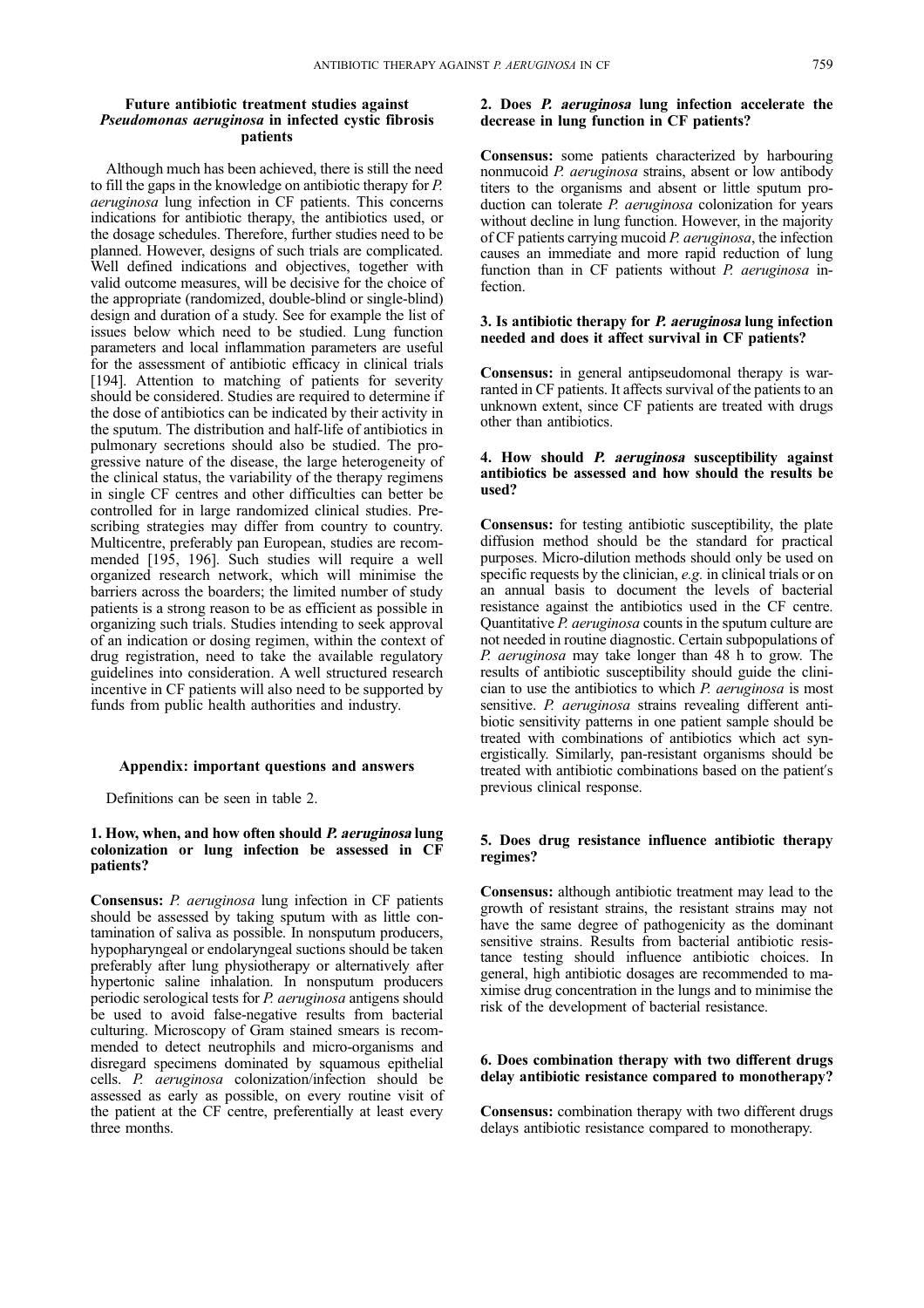#### 7. Does antibiotic therapy lead to selection of intrinsically resistant pathogens?

Consensus: clinical experience on the selection of intrinsically resistant pathogen during antibiotic therapy varies and more long term evidence and more detailed analysis of any evidence both in inhalation and intravenous antibiotic therapy is needed.

#### 8. How are optimal airway concentrations of antibiotics obtained?

Consensus: optimal airway concentrations of antibiotics are obtained by individually tailoring doses for each patient which can be given intravenously, orally or by inhalation. Because of lack of data, the optimal route to achieve suitable airway concentrations is unclear and clinical indications determine the route of administration: 1) eradication of early P. aeruginosa colonization/infection (inhaled with and without oral antibiotic therapy); 2) maintenance therapy (inhaled antibiotic therapy without and with intravenous antibiotic therapy); and 3) acute exacerbations with multiresistant *P. aeruginosa* (intravenous antibiotic therapy).

#### 9. Do even subinhibitory concentrations of antibiotics produce beneffcial effects in CF airways?

Consensus: subinhibitory concentrations of antibiotics may have beneficial effects on P. aeruginosa pathogenicity. However there may be also unwanted effects, such as increased mutation rates and the production of adaptive resistance to aminoglycosides in P. aeruginosa. The ultimate effect is unclear.

#### 10. Do the pharmacokinetics of antibiotics in CF patients differ from that in non-CF individuals?

Consensus: CF patients may differ from healthy individuals in the pharmacokinetics of certain antibiotics. However, this may be due to differences in body composition rather than the basic defect of CF.

### 11. With which doses and dosing intervals and for how long CF patients should be treated with intravenously administred antibiotics?

Consensus: antibiotics, doses, dosing intervals and duration of treatment given in table 1 of this document are recommended whenever appropriate. The minimum length of intravenous antibiotic treatment should be  $\sim$ 2 weeks; however there is little published data to support this.

#### 12. Is combination therapy with two different drugs superior to monotherapy?

Consensus: with a susceptible bacterial strain, monotherapy may be as effective as combination therapy. However, with a resistant strain of *P. aeruginosa*, combination therapy is more effective. Combination therapy is encouraged because of the risk of development of bacterial resistance if monotherapy is continued over several courses.

#### 13. Does repeated intravenous antibiotic therapy lead to toxic side effects in CF patients?

Consensus: aminoglycosides may cause ototoxicity and nephrotoxicity, however, surprisingly little side effects have been reported in high dose aminoglycoside therapy. Intravenously administered colistin was reported to cause only a low frequency of nephrotoxicity.  $\beta$ -lactam antibiotics may cause drug hypersensitivity.

#### 14. Should fluoroquinolones be used in children with CF and at which doses?

Consensus: certain fluoroquinolones such as ciprofloxacin can be used in CF patients including children, however, experience in children <5 yrs of age is very limited to allow a general recommendation. Severe skin photosensibility can be prevented by use of sun-block lotions. Side effects disappear after treatment is finished and no persistent damage has been observed. Resistance to quinolones occurs as to any other antibiotics.

#### 15. Is administration of nebulized antibiotics clinically effective?

Consensus: administration of nebulised antibiotics is clinically effective. When given to patients chronically infected with P. aeruginosa, it may improve lung function and reduce the incidence of acute exacerbations. All patients chronically infected with mucoid P. aeruginosa should be offered this treatment irrespective of lung function. Nebulized antibiotics are beneficial if given at the first isolation of *P. aeruginosa* in delaying chronic infection. There is no evidence that they are effective in the treatment of acute exacerbations.

#### 16. What are the side effects of nebulized antibiotic therapy, what are the antibiotic doses to be administered and does resistance of P. aeruginosa against highdose nebulized antibiotics develop after treatment courses?

Consensus: the major side effect of nebulized antibiotic therapy is bronchospasm. There is no evidence of renal toxicity or auditory toxicity when inhaled antibiotics are used alone. However, caution is needed when patients receive intravenously administered aminoglycosides in addition to high dose aerosolized antibiotics. No comparative dose studies are available. Tobramycin 300 mg b.i.d. on alternative months is safe over a two year period. Daily colistin 1 mega unit bid or tobramycin 80 mg  $b.i.d.$  or 160 mg b.i.d. is safe. Resistance of P. aeruginosa against highdose nebulized tobramycin antibiotics may develop, but does not seem to be clinically important. There is little evidence of resistance to colistin. There is a need to obtain evidence concerning toxicity from long-term follow-up studies of patients who are taking inhaled antibiotics.

#### 17. How should antibiotics be inhaled?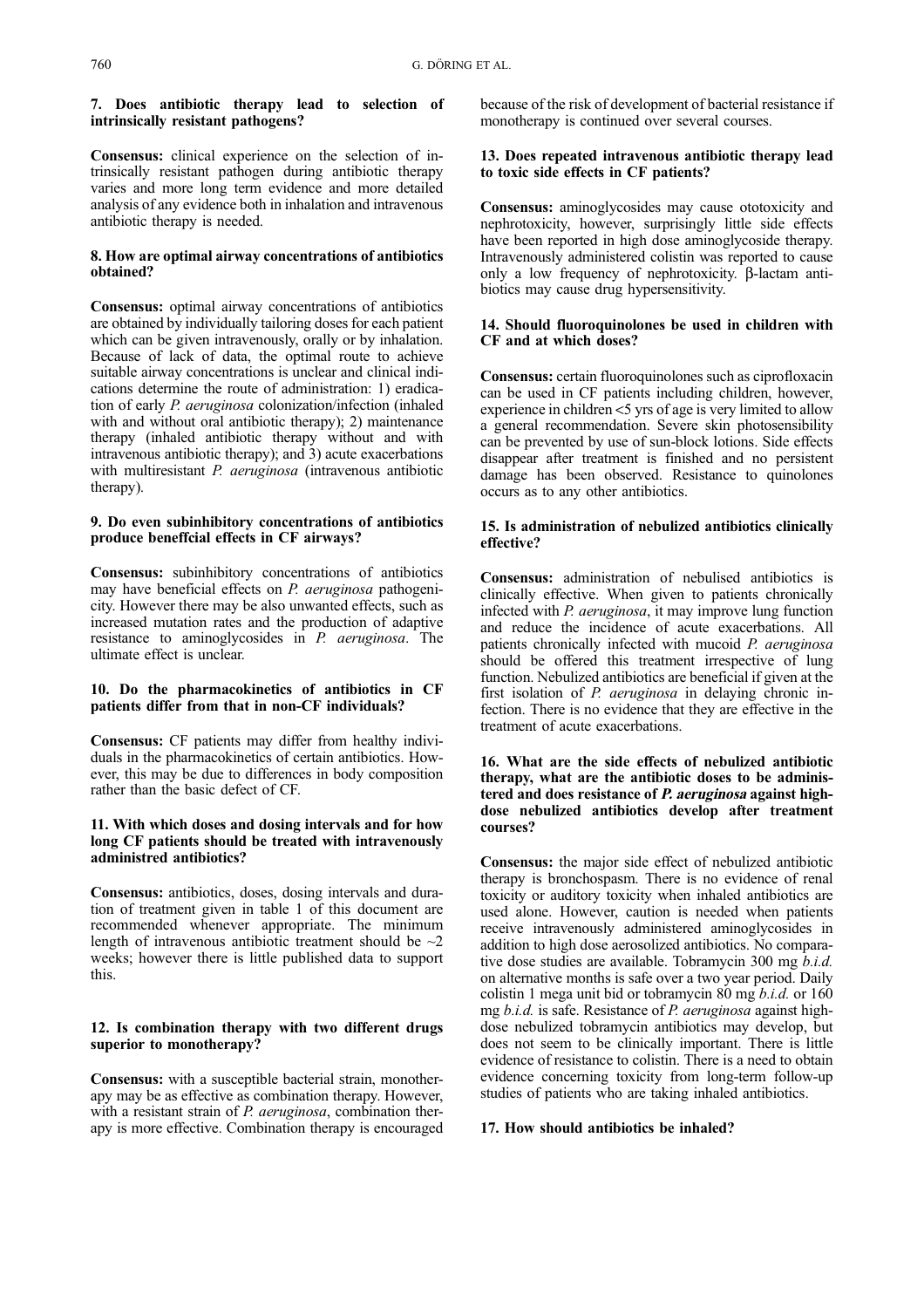Consensus: patients must be instructed how to clean and dry their nebulizer. Drugs should be inhaled using a nebulizer and air compressor system that produces the majority of aerosol particles at a mass medien aerodynamic diameter of  $2-5 \mu m$ . The nebulization time should be short to encourage compliance. A filter or venting of antibiotics to the outside air is advisable. Patients should be tested for a bronchial constriction effect when started on a new inhaled antibiotic. Some patients benefit from taking a bronchodilator before inhaling the nebulized antibiotic on a regular basis.

#### 18. Is prevention of P. aeruginosa lung colonization possible in CF using prophylactic antibiotic therapy?

Consensus: due to lack of prophylactic studies using antibiotics with anti-P. aeruginosa activity, preventive antibiotic strategies are not recommended.

#### 19. Can antibiotic treatment prevent early colonization or delay the onset of chronic P. aeruginosa infection in CF?

Consensus: early anti-P. aeruginosa treatment of initial P. aeruginosa colonization can delay the onset of chronic P. aeruginosa infection. In many patients the treatment has to be repeated due to recurrent colonization. The long-term clinical outcome of this early treatment is not sufficiently known.

#### 20. Antibiotic therapy at home or in the hospital: what is recommended?

Consensus: both antibiotic therapy at home or in the hospital is recommended whenever appropriate since both locations have advantages and disadvantages. Hospital treatment provides better physiotherapy, treatment of complications and dieticians advice. It gives the patient and/or the family a rest and is essential for severely ill patients, patients with anaphylaxis or patients with unfavourable social/economic circumstances.

#### 21. Regular maintenance treatment or treatment on demand: what is recommended?

Consensus: CF patients suffering from chronic P. aeruginosa infection should be treated with antibiotics with specific activity against  $P$ . *aeruginosa* either  $3-4$  times a year intravenously or by appropriate aerosol administration using either colistin or tobramycin throughout the year. Any acute exacerbation should be treated with appropriate antibiotics.

### 22. Which route of administration of antibiotics is recommended?

Consensus: answers to this question depend on the clinical situation. For maintenance therapy the inhalation route is strongly suggested. For the treatment of moderate to severe acute exacerbations, intravenous administration of two different classes of antibiotics is suggested. There is no available evidence which supports the addition of aerosol therapy for routine treatment of acute exacerbations. For exacerbations, also oral ciprofloxacin may be appropriate. For eradication therapy of a first or intermittent P. aeruginosa colonization, treatment strategies include immediate colistin or tobramycin inhalation combined with oral ciprofloxacin. In case that inhalation and oral therapy fails, patients should be immediately treated with intravenously administered antibiotics.

#### 23. Which factors determine the choice of the antibiotic, the dosage, and the duration of the treatment in CF patients?

Consensus: the choice of an antibiotic is based on the susceptibility patterns of the microorganism and the occurrence of previous side effects. Recommended doses are listed in the table of this document. The cheapest alternative is recommended. High dosages of antibiotics should be used and levels of aminoglycosides monitored weekly. For intravenous therapy, the standard length of treatment should be 14 days which may be prolonged in special cases, *i.e.* in severe exacerbations or incomplete recovery. Suggested end points for treatment are respiratory function, weight, the overall clinical state and inflammatory markers.

### 24. What is the design of future antibiotic studies in the context of P. aeruginosa lung infection in CF patients?

Consensus: future studies should deal with: Different antibiotic dosage for both intravenous and inhaled administration; daily treatment versus treatment every second month for inhaled antibiotics; inhaled antibiotic versus inhaled antibiotics plus oral quinolones; different dose frequency (once, twice or three times daily) for intravenous antibiotic therapy; the use of antibiotics in acute exacerbations. It is needed to study one antibiotic, plus two antibiotics given intravenously, and also one antibiotic given intravenously with another given by inhalation; the efficacy of colistin versus tobramycin for inhalation; the effects of early treatment, long-term follow-up of high dose  $(300 \text{ mg})$  tobramycin  $b.i.d.$  and rotating inhaled antibiotics; the devlopment of improved nebulisers to shorten treatment time including dry powder inhalers; long-term antibiotic studies; and treatment on demand versus maintenance therapy in chronic infection.

F. Baquero, Servicio de Microbiologia, Hospital Ramon y Cajal, Madrid, Spain; A. Bauernfeind, MICOER, München, Germany; E. Bergogne-Bérézin, Service de Microbiologie, CHU Bichat Claude-Bernard, Paris, France; R. Bertele-Harms, Dr. von Haunersches Kinderspital der Universität München, München, Germany; D. Bilton, Adult Cystic Fibrosis Centre, Papworth Hospital NHS Trust, Cambridge, UK; D. Costantini, Clinica Pediatrica II della Universita di Milano, Milano, Italia; F. J. Dapena, Unidad de Fibrosis Quistica, Hospitales Universitarios Virgen del Rocio, Sevilla, Spain; S. Elborn, Belfast City Hospital, Adult Cystic Fibrosis Centre, Belfast, Northern Ireland, UK; M. Götz, Abteilung für Kinder- und Jugendheilkunde mit Infektionskrankheiten, Wilhelminenspital, Wien, Austria; H.K. Harms, Dr. von Haunersches Kinderspital der Universität München, München, Germany; C. Koch, Dept of Pediatrics, Danish Cystic Fibrosis Centre, National University Hospital, Copenhagen, Denmark; P. A. Lambert, Aston University, Birmingham, UK; H. Lindemann, Zentrum für Kinderheilkunde, Universität Gieben, Germany; G. Mastella, Ospedale di Borgo Trento, Verona, Italia; S.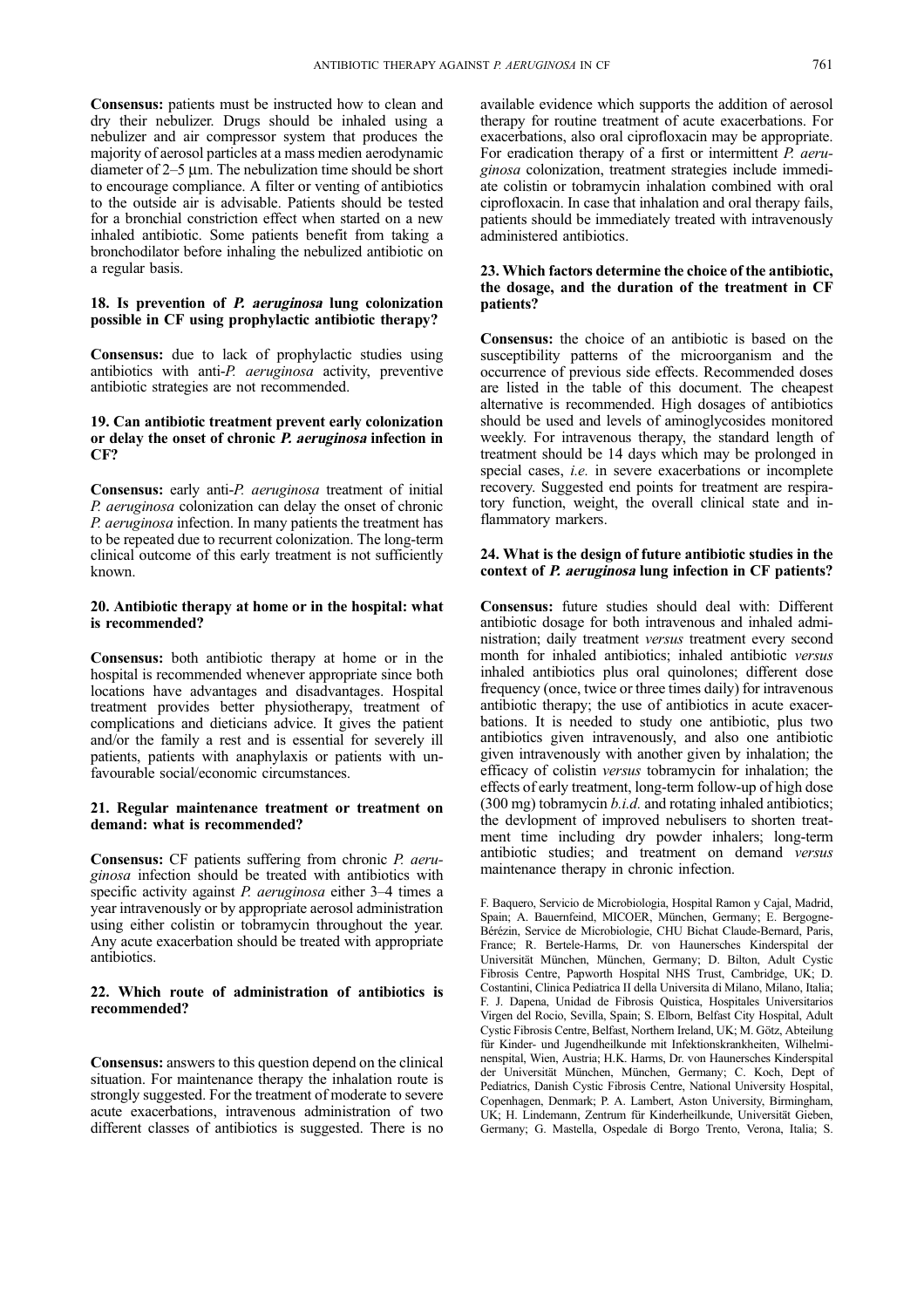Mukhopadhyay, Ninewells Hospital, Dept of Child Health, University of Dundee, Dundee, Scotland, UK; J. Navarro, Service de Gastroentérologie et Nutrition Pédiatriques, Hopital Robert Debre, Paris, France; W. Nikolaizik, Klinik und Poliklinik für Kinder- und Jugendmedizin, Universitätsklinikum Essen, Essen, Germany; H.-G. Posselt, Abt. Allgemeine Pädiatrie I, Zentrum für Kinderheilkunde, Klinikum der Johann Wolfgang Goethe-Universität, Frankfurt, Germany; L. Romano, Istituto Giannina Gaslini, Genova, Italia; H.C. Ryley, Dept of Medical Microbiology, University of Wales, Cardiff, Wales, UK; U.B. Schaad, Universitäts-Kinderspital beider Basel, Basel, Switzerland; S. Simonian, Medicine Evaluation Board, The Hague, the Netherlands; A.L. Smith, Molecular Microbiology and Immunology, University of Missouri-Columbia, Columbia, USA; G. Steinkamp, Hannover, Germany; G. Taccetti, Dipartimento di Pediatria, "Cesare Cocchi" Ospedale Meyer, Firenze, Italia; D. Turck, Clinique de Pediatrie, Hopital Jeanne de Flandre, Lille, France; P. H. Weller, Dept of Respiratory Medicine, and Cystic Fibrosis, Birmingham Children's Hospital, Birmingham, UK.

#### References

- 1. Lewis PA. The epidemiology of cystic fibrosis. In: Hodson ME, Geddes D, eds. Cystic Fibrosis. London, Chapman and Hall, 1995; pp.  $1-13$ .
- 2. Santis G. Basic molecular biology. In: Hodson ME, Geddes D, eds. Cystic Fibrosis. London, Chapman and Hall, 1995; pp. 15-39.
- 3. Sheppard MN. The pathology of cystic fibrosis. In: Hodson ME, Geddes D, eds. Cystic Fibrosis. London, Chapman and Hall, 1995; pp. 131-149.
- 4. Armstrong DS, Grimwood K, Carlin JB, et al. Lower airway inflammation in infants and young children with cystic fibrosis. Am J Respir Crit Care Med 1997; 156: 1197±1204.
- 5. Anonymous. Cystic fibrosis foundation patient registry 1997 annual data report. Bethesda, MD, USA. Cystic Fibrosis Foundation 1998.
- 6. Khan TZ, Wagener JS, Bost T, Martinez J, Accurso FJ, Riches DWH. Early pulmonary inflammation in infants with cystic fibrosis. Am J Respir Crit Care Med 1995; 151: 1075±1082.
- 7. Sabath LD, ed. Pseudomonas aeruginosa, the organism, diseases it causes, and their treatment. Bern, Hans Huber Publishers, 1980.
- 8. Botzenhart K, Döring G. Epidemiology and ecology of Pseudomonas aeruginosa. In: Campa M, Bendinelli M, Friedman H, eds. Pseudomonas aeruginosa as an opportunistic pathogen. New York, Plenum Press, 1993; pp.  $1-18$
- 9. Høiby N. Microbiology of lung infections in cystic fibrosis patients. Acta Paediatr Scand Suppl 1982; 301: 33±54.
- 10. Stern M, Döring G, Eißing G, et al. Qualitätssicherung Mukoviszidose. Zentrum für Qualitätsmanagement im Gesundheitswesen. Ärztekammer Niedersachsen, Postfach 4749, 30047 Hannover, 1997.
- 11. Høiby N, Koch C. Pseudomonas aeruginosa infection in cystic fibrosis and its management. Thorax 1990; 45: 881±884.
- 12. Webb AK, Dodd ME. Nebulised antibiotics for adults with cystic fibrosis. Thorax 1997; 52: S69-S71.
- 13. Cryz SJ Jr. Pseudomonas aeruginosa vaccines. In: Cryz SJ Jr, ed. Vaccines and Immunotherapy. New York, Pergamon Press, 1991; pp. 156-165.
- 14. Langford DT, Hiller J. Prospective, controlled study of a polyvalent pseudomonas vaccine in cystic fibrosis - three year results. Arch Dis Child 1984; 59: 1131-1133.
- 15. Pennington JE, Reynolds HY, Wood RE, Robinson RA,

Levine AS. Use of a Pseudomonas aeruginosa vaccine in patients with acute leukemia and cystic fibrosis. Am J Med 1975; 58: 629-636.

- 16. Lang AB, Schaad UB, Rudeberg A, et al. Effect of highaffinity anti-Pseudomonas aeruginosa lipopolysaccharide antibodies induced by immunization on the rate of Pseudomonas aeruginosa infection in patients with cystic fibrosis. J Pediatr 1995; 127: 711-717.
- 17. Döring G, Dorner F. A multicenter vaccine trial using the Pseudomonas aeruginosa flagella vaccine IMMUNO in patients with cystic fibrosis. Behring Inst Mitt 1997; 98: 338±344.
- 18. Matsui H, Grubb BR, Tarran R, et al. Evidence for periciliary liquid layer depletion, not abnormal ion composition, in the pathogenesis of cystic fibrosis airways disease. Cell 1998; 5: 1005-1015.
- 19. Cabral DA, Loh BA, Speert DP. Mucoid Pseudomonas aeruginosa resists nonopsonic phagocytosis by human neutrophils and macrophages. Pediatr Res 1987; 22: 429-431.
- 20. Döring G, Knight R, Bellon G. Immunology of cystic fibrosis. In: Morlin ME, Hedges GL, Smith AL, Burns JL, eds. Cystic Fibrosis. Accuracy and cost of antibiotic susceptibility testing of mixed morphotypes of Pseudomonas aeruginosa. J Clin Microbiol 1994; 32: 1027-1030.
- 21. Høiby N. Microbiology of cystic fibrosis. In: Hodson M, Geddes D, eds. Cystic Fibrosis. London, Chapman and Hall, 1995; pp. 76-98.
- 22. Gilligan PH. Pseudomonas and Burkholderia. In: Murray PR, Baron EJ, Pfaller MA, Tenover FC, Yolken RH, eds. Manual of Clinical Microbiology. 6th ed. Washington, DC, ASM Press, 1995; pp. 509-519.
- 23. Thomassen MJ, Demko CA, Doershuk CF. Cystic fibrosis: a review of pulmonary infections and interventions. Pediatr Pulmonol 1987; 3: 334-351.
- 24. Häußler S, Tümmler B, Weißbrodt H, Rohde M, Steinmetz I. Small-colony variants of Pseudomonas aeruginosa in cystic fibrosis. Clin Infect Dis 1999; 29:  $621 - 625$ .
- 25. Ramsey BW, Wentz KR, Smith AL, et al. Predictive value of oropharyngeal cultures for identifying lower airway bacteria in cystic fibrosis patients. Am Rev Respir Dis 1991; 144: 331-337.
- 26. Döring G, Høiby N. Longitudinal study of immune response to Pseudomonas aeruginosa antigens in cystic fibrosis. Infect Immun 1983; 42: 197-201.
- 27. Kerem E, Corey M, Stein R, Gold R, Levison H. Risk factors for Pseudomonas aeruginosa colonization in cystic fibrosis patients. Pediatr Infect Dis J 1990; 9: 494±498.
- 28. Sharma GD, Tosi MF, Stern RC, Davis PB. Progression of pulmonary disease after disappearance of Pseudomonas in cystic fibrosis. Am J Respir Crit Care Med 1995; 152: 169-173.
- 29. Corey M, Farewell V. Determinants of mortality from cystic fibrosis in Canada, 1970-1989. Am J Epidemiol 1996; 143: 1007-1017.
- 30. Kerem E, Corey M, Gold R, Levison H. Pulmonary function and clinical course in patients with cystic fibrosis after pulmonary colonization with Pseudomonas aeruginosa. J Pediatr 1990; 116: 714-719.
- 31. Gold R, Carpenter S, Heurter H, Corey M, Levison H. Randomized trial of ceftazidime versus placebo in the management of acute respiratory exacerbations in patients with cystic fibrosis. *J Pediatr* 1987; 111: 907-913.
- 32. Wolter JM, Bowler SD, McCormack JG. Are antipseudomonal antibiotics really beneficial in acute respiratory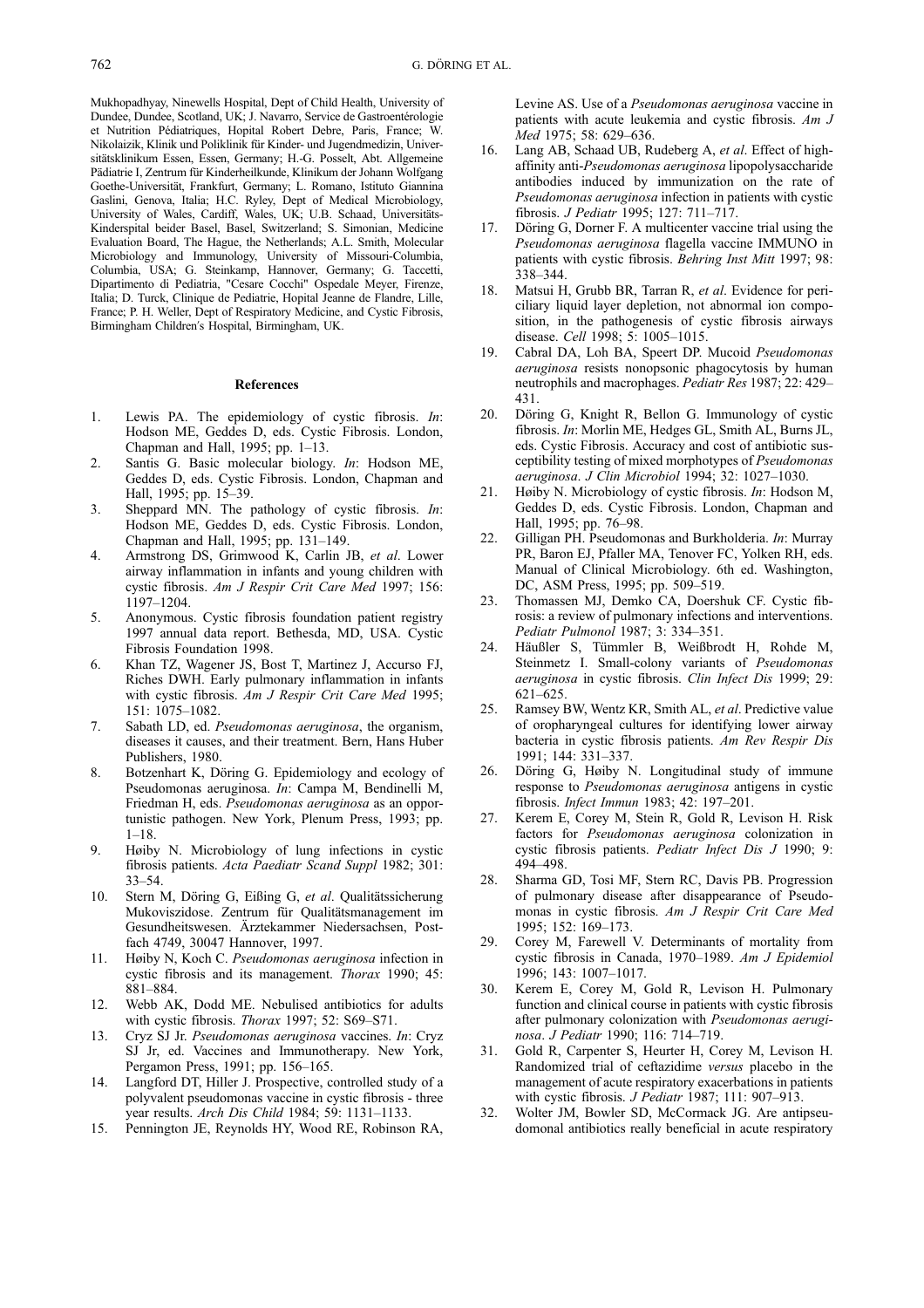exacerbations of cystic fibrosis? Aust NZ J Med 1999; 29:  $15 - 21$ .

- 33. Ramsey BW, Pepe MS, Quan JM, et al. Intermittent administration of inhaled tobramycin in patients with cystic fibrosis. Cystic Fibrosis Inhaled Tobramycin Study Group. N Engl J Med 1999; 340: 23-30.
- 34. Regelmann WE, Elliott GR, Warwick WJ, Clawson CC. Reduction of sputum Pseudomonas aeruginosa density by antibiotics improves lung function in cystic fibrosis more than do bronchodilators and chest physiotherapy alone. Am Rev Respir Dis 1990; 141: 914-921.
- 35. Frederiksen B, Lanng S, Koch C, Høiby N. Improved survival in the Danish center-treated cystic fibrosis patients: results of aggressive treatment. Pediatr Pulmonol 1996; 21: 153-158.
- 36. Weiss K, Lapointe JR. Routine susceptibility testing of four antibiotic combinations for improvement of laboratory guide to therapy of cystic fibrosis infections caused by Pseudomonas aeruginosa. Antimicrob Agents Chemother 1995; 39: 2411-2414.
- 37. Burns JL, Van-Dalfsen JM, Shawar RM, et al. Effect of chronic intermittent administration of inhaled tobramycin on respiratory microbial flora in patients with cystic fibrosis. J Infect Dis 1999; 179: 1190-1196.
- 38. Ceri H, Olson ME, Stremick C, Read RR, Morck D, Buret A. The Calgary Biofilm Device: new technology for rapid determination of antibiotic susceptibilities of bacterial biofilms. J Clin Microbiol 1999; 37: 1771-1776.
- 39. Shawar RM, MacLeod DL, Garber RL, et al. Activities of tobramycin and six other antibiotics against Pseudomonas aeruginosa isolates from patients with cystic fibrosis. Antimicrob Agents Chemother 1999; 43: 2877-2880.
- 40. Giwercman B, Meyer C, Lambert PA, Reinert C, Høiby N. High-level betalactamase activity in sputum samples from cystic fibrosis patients during antipseudomonal treatment. Antimicrob Agents Chemother 1992; 36: 71– 76.
- 41. Krilov LR, Blumer JL, Stern RC, Hartstein AI, Iglewski BN, Goldmann DA. Imipenem/cilastatin in acute pulmonary exacerbations of cystic fibrosis. Rev Infect Dis 1985; 7: S482-S489.
- 42. Michel BC. Antibacterial therapy in cystic fibrosis. A review of the literature published between 1980 and February 1987. Chest 1988; 94: 129S-140S.
- 43. Jensen T, Pedersen SS, Garne S, Heilmann C, Høiby N. Koch C. Colistin inhalation therapy in cystic fibrosis patients with chronic Pseudomonas aeruginosa lung infection. J Antimicrob Chemother 1987; 19: 831-838.
- 44. MacLusky I, Gold R, Corey M, Levison H. Long-term effects of inhaled tobramycin in patients with cystic fibrosis colonized with Pseudomonas aeruginosa. Pediatr Pulmonol 1989; 7: 42-48.
- 45. Ramsey BW, Dorkin HL, Eisenberg JD, et al. Efficacy of aerosolized tobramycin in patients with cystic fibrosis. N Engl J Med 1993; 328: 1740-1746.
- 46. Ashby BL, Stern DH. Aerosolized tobramycin in patients with cystic fibrosis.  $N$  Engl J Med 1993; 329: 1659-1660.
- 47. Smith AL, Ramsey BW, Hedges DL, et al. Safely of aerosol tobramycin administration for 3 months to patients with cystic fibrosis. Pediatr Pulmonol 1989; 7: 265-271.
- 48. Van Dalfsen JM, Lin L. Microbology effect at 18 months of intermittant inhaled tobramycin in patients with CF. Netherlands J Med 1999; 54: S39.
- 49. Barclay ML, Begg EJ, Chambers ST, Thornley PE, Pattemore PK, Grimwood K. Adaptive resistance to tobramycin in Pseudomonas aeruginosa lung infection in

cystic fibrosis. J Antimicrob Chemother 1996; 37: 1155-1164.

- 50. Stead RJ, Hodson ME, Batten JC. Inhaled ceftazidime compared with gentamicin and carbenicillin in older patients with cystic fibrosis infected with Pseudomonas aeruginosa. Br J Dis Chest 1987; 81: 272-279.
- 51. Steinkamp G, Tümmler B, Gappa M, et al. Long-term tobramycin therapy in cystic fibrosis. Pediatr Pulmonol 1989; 6: 91-98.
- 52. Taccetti G, Campana S, Marianelli L. Multiresistant nonfermentative gram-negative bacteria in cystic fibrosis patients: the results of an Italian multicenter study. Italian Group for Cystic Fibrosis microbiology. Eur J Epidemiol 1999; 15: 85-88.
- 53. Ciofu O, Giwercman B, Pedersen SS, Høiby N. Development of antibiotic resistance in Pseudomonas aeruginosa during two decades of antipseudomonal treatment at the Danish CF Center. APMIS 1994; 102: 674-680.
- 54. Prince A. Antibiotic resistance of Pseudomonas aeruginosa. J Pediatr 1986; 108: 830-834.
- 55. Cheng K, Smyth RL, Govan JR, et al. Spread of betalactam-resistant Pseudomonas aeruginosa in a cystic fibrosis clinic. *Lancet* 1996: 348: 639-642.
- 56. Watkins J, Francis J, Kuzemko JA. Does monotherapy of pulmonary infections in cystic fibrosis lead to early development of resistant strains of Pseudomonas aeruginosa? Scand J Gastroenterol Suppl 1988; 143: 81-85.
- 57. Lietman PS. What is an antibiotic? J Pediatr 1986; 108: 824±829.
- 58. Gold R, Overmeyer A, Knie B, Fleming PC, Levison H. Controlled trial of ceftazidime vs. ticarcillin and tobramycin in the treatment of acute respiratory exacerbations in patients with cystic fibrosis. Pediatr Infect Dis 1985; 4: 172±177.
- 59. Høiby N, Heilesen A, Moller NE. Development of Pseudomonas aeruginosa strains resistant to carbenicillin, azlocillin, piperacillin and tobramycin during chemotherapy in cystic fibrosis patients. In: Schöni M, Krachner R, ed. Current problems and trends in Cystic Fibrosis. Immunology and Antibiotic Treatment. Monogr Paediatr. Vol 14. Basel, Karger, 1981; pp. 103-107.
- 60. Smith AL, Doershuk C, Goldmann D, et al. Comparison of a beta-lactam alone versus beta-lactam and an aminoglycoside for pulmonary exacerbation in cystic fibrosis. J Pediatr 1999; 134: 413-421.
- 61. Pennington JE. Penetration of antibiotics into respiratory secretions. Rev Infect Dis 1981; 3:  $67-73$ .
- 62. Bergogne-Berezin E. Pharmacokinetics of antibiotics in cystic fibrosis patients with particular reference to the bronchopulmonary tree. *Infection* 1987; 15: 288-294.
- 63. Prandota J. Clinical pharmacology of antibiotics and other drugs in cystic fibrosis. Drugs 1988; 35: 542-578.
- 64. Touw DJ, Vinks AA, Mouton JW, Horrevorts AM. Pharmacokinetic optimisation of antibacterial treatment in patients with cystic fibrosis. Current practice and suggestions for future directions. Clin Pharmacokinet 1998; 35: 437-459.
- 65. Baran D, de Vuyst P, Ooms HA. Concentration of tobramycin given by aerosol in the fluid obtained by bronchoalveolar lavage. Respir Med 1990; 84: 203-204.
- 66. Decre D, Bergogne-Berezin E. Pharmacokinetics of quinolones with special reference to the respiratory tree. J Antimicrob Chemother 1993; 31: 331-343.
- 67. Valcke Y, Pauwels R, Van der Straeten M. Pharmacokinetics of antibiotics in the lungs. Eur Respir J 1990; 3: 715±722.
- 68. Vic P, Ategbo S, Turck D, et al. Efficacy, tolerance, and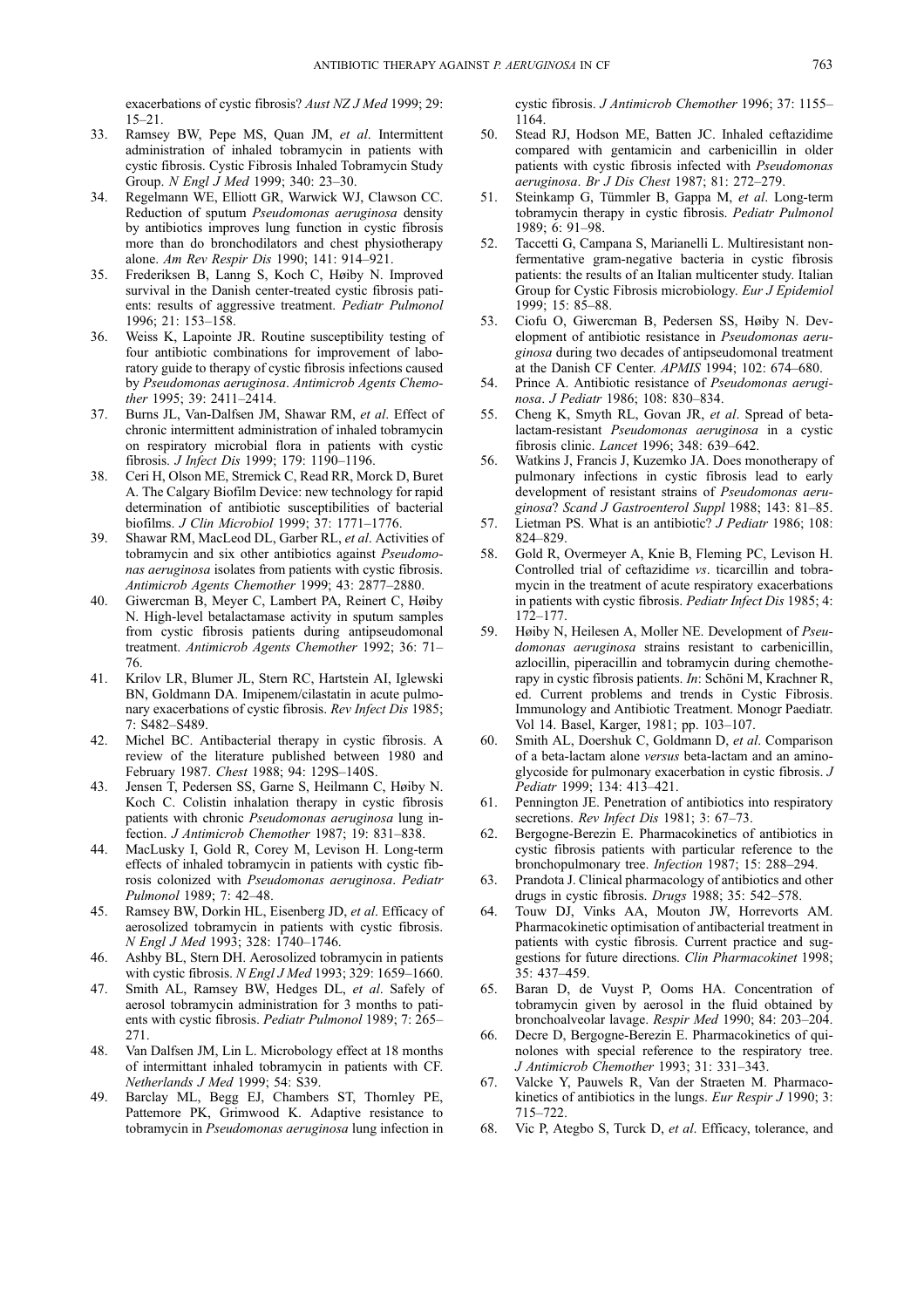pharmacokinetics of once daily tobramycin for Pseudomonas exacerbations in cystic fibrosis. Arch Dis Child 1998; 78: 536-539.

- 69. Toso C, Williams DM, Noone PG. Inhaled antibiotics in cystic fibrosis: a review. Ann Pharmacother 1996; 30: 840-850.
- 70. Lietman PS. Pharmacokinetics of antimicrobial drugs in cystic fibrosis; b-lactam antibiotics. Chest 1988; 94: S<sub>115</sub> $-$ S<sub>118</sub>
- 71. Smith MJ, White LO, Bowyer H, Willis J, Hodson ME, Batten JC. Pharmacokinetics and sputum penetration of ciprofloxacin in patients with cystic fibrosis. Antimicrob Agents Chemother 1986; 30: 614-616.
- 72. Frederiksen B, Koch C, Høiby N. Antibiotic treatment of initial colonization with Pseudomonas aeruginosa postpones chronic infection and prevents deterioration of pulmonary function in cystic fibrosis. Pediatr Pulmonol 1997; 23: 330-335.
- 73. Conway SP, Pond MN, Watson A, Etherington C, Robey HL, Goldman MH. Intravenous colistin sulphomethate in acute respiratory exacerbations in adult patients with cystic fibrosis. Thorax 1997; 52: 987-993.
- 74. Ledson MJ, Gallagher MJ, Cowperthwaite C, Convery RP, Walshaw MJ. Four years' experience of intravenous colomycin in an adult cystic fibrosis unit. Eur Respir J 1998; 12: 592-594.
- 75. Hunt BE, Weber A, Berger A, Ramsey B, Smith AL. Macromolecular mechanisms of sputum inhibition of tobramycin activity. Antimicrob Agents Chemother 1995; 39: 34±39.
- 76. Levy J, Smith AL, Koup JR, Williams-Warren J, Ramsey B. Disposition of tobramycin in patients with cystic fibrosis: a prospective controlled study. J Pediatr 1984; 105: 117±124.
- 77. Levy J. Antibiotic activity in sputum. J Pediatr 1986; 108: 841-846.
- 78. Ramphal R, Lhermitte M, Filliat M, Roussel P. The binding of anti-pseudomonal antibiotics to macromolecules from cystic fibrosis sputum. J Antimicrob Chemother 1988; 22: 483-490.
- 79. Nickel JC, Ruseska I, Wright JB, Costerton JW. Tobramycin resistance of Pseudomonas aeruginosa cells growing as a biofilm on urinary catheter material. Antimicrob Agents Chemother 1985; 27: 619-624.
- 80. Cantin AM, Woods DE. Protection by antibiotics against myeloperoxidase-dependent cytotoxicity to lung epithelial cells in vitro. J Clin Invest 1993; 91: 38-45.
- 81. Dalhoff A, Döring G. Interference of ciprofloxacin with the expression of pathogenicity factors of Pseudomonas aeruginosa. In: Adam D, Hahn H, Opferkuch W, eds. The Influence of Antibiotics on the Host-parasite Relationship II. Berlin, Springer, 1985; pp. 246-255.
- 82. Grimwood K, To M, Rabin HR, Woods DE. Inhibition of Pseudomonas aeruginosa exoenzyme expression by subinhibitory antibiotic concentrations. Antimicrob Agents Chemother 1989; 33: 41-47.
- 83. Øgaard AR, Bjøro K, Bukholm G, Berdal BP. Pseudomonas aeruginosa virulence factors: modifications by sub-inhibitory concentrations of carbenicillin or gentamycin. Acta Path Microbiol Immunol Scand [B] 1986;  $94: 63-68.$
- 84. Shibl A. Effect of antibiotics on production of enzymes and toxins by microorganisms. Rev Infect Dis 1983; 5: 865±875.
- 85. Blumer JL, Stern RC, Klinger JD, et al. Ceftazidime therapy in patients with cystic fibrosis and multiply-drugresistant Pseudomonas. Am J Med 1985; 79: 37-46.
- 86. Christensson BA, Ljungberg B, Eriksson L, Nilsson-Ehle I. Pharmacokinetics of meropenem in patients with cystic fibrosis. Eur J Clin Microbiol Infect Dis 1998; 17: 873-876.
- 87. de Groot R, Smith AL. Antibiotic pharmacokinetics in cystic fibrosis. Differences and clinical significance. Clin Pharmacokinet 1987; 13: 228-253.
- 88. de Groot R, Hack BD, Weber A, Chaffin D, Ramsey B, Smith AL. Pharmacokinetics of ticarcillin in patients with cystic fibrosis: a controlled prospective study. Clin Pharmacol Ther 1990; 47: 73-78.
- 89. Bragonier R, Brown NM. The pharmacokinetics and toxicity of once-daily tobramycin therapy in children with cystic fibrosis. JAntimicrob Chemother 1998; 42: 103-106.
- 90. Mann HJ, Canafax DM, Cipolle RJ, Daniels CE, Zaske DE, Warwick WJ. Increased dosage requirements of tobramycin and gentamicin for treating Pseudomonas pneumonia in patients with cystic fibrosis. Pediatr Pulmonol 1985; 1: 238-243.
- 91. Prandota J. Drug disposition in cystic fibrosis: progress in understanding pathophysiology and pharmacokinetics. Pediatr Infect Dis 1987; 6: 1111-1126.
- 92. Spino M. Pharmacokinetics of drugs in cystic fibrosis. Clin Rev Allergy 1991; 9: 169-210.
- 93. Horrevorts AM, de Witte J, Degener JE, et al. Tobramycin in patients with cystic fibrosis. Adjustment in dosing interval for effective treatment. Chest 1987; 92: 844-848.
- 94. Davis RL, Koup JR, Williams-Warren J, et al. Pharmacokinetics of ciprofloxacin in cystic fibrosis. Antimicrob Agents Chemother 1987; 31: 915-919.
- 95. Reed MD, Stern RC, Myers CM, Yamashita TS, Blumer JL. Lack of unique ciprofloxacin pharrnacokinetic characteristics in patients with cystic fibrosis. J Clin Pharmacol 1988; 28: 691-699.
- 96. Stutman HR, Shalit I, Marks MI, Greenwood R, Chartrand SA, Hilman BC. Pharmacokinetics of two dosage regimens of ciprofloxacin during a two-week therapeutic trial in patients with cystic fibrosis. Am J Med 1987: 82: 142-145.
- 97. Reed MD, Stern RC, O'Brien CA, Crenshaw DA, Blumer JL. Randomized doubleblind evaluation of ceftazidime dose ranging in hospitalized patients with cystic fibrosis. Antimicrob Agents Chemother 1987; 31: 698-702.
- 98. Ciofu O, Jensen T, Pressler T, Krogh Johansen H, Koch C, Høiby N. Meropenem in cystic fibrosis patients infected with resistant Pseudomonas aeruginosa or Burholderia cepacia with hypersensitivity to  $\beta$ -lactam antibiotics. Clin Microbiol Infect 1996; 2: 91-98.
- 99. Mendelman PM, Smith AL, Levy J, Weber A, Ramsey B, Davis RL. Aminoglycoside penetration, inactivation, and efficacy in cystic fibrosis sputum. Am Rev Respir Dis 1985; 132: 761-765.
- 100. Product information: tobramycin. Indianapolis, Eli Lilly and Company, 1992.
- 101. den Hollander JG, Mouton JW, van Goor MP, Vleggaar FP, Verbrugh HA. Alteration of postantibiotic effect during one dosing interval of tobramycin, simulated in an in vitro pharmacokinetic model. Antimicrob Agents Chemother 1996; 4: 784-786.
- 102. Powell SH, Thompson WL, Luthe MA, Stern RC, Grossinklaus DA, Blockshaw DD. Once-daily vs. continuous aminoglycoside dosing: efficacy and toxicity in animal and clinical studies of gentamicin, netilmicin, and tobramycin. J Infect Dis 1983; 147: 918-932.
- 103. Wood PJ, Ioannides-Demos LL, Li SC, et al. Minimisation of aminoglycoside toxicity in patients with cystic fibrosis. Thorax 1996; 51: 369-373.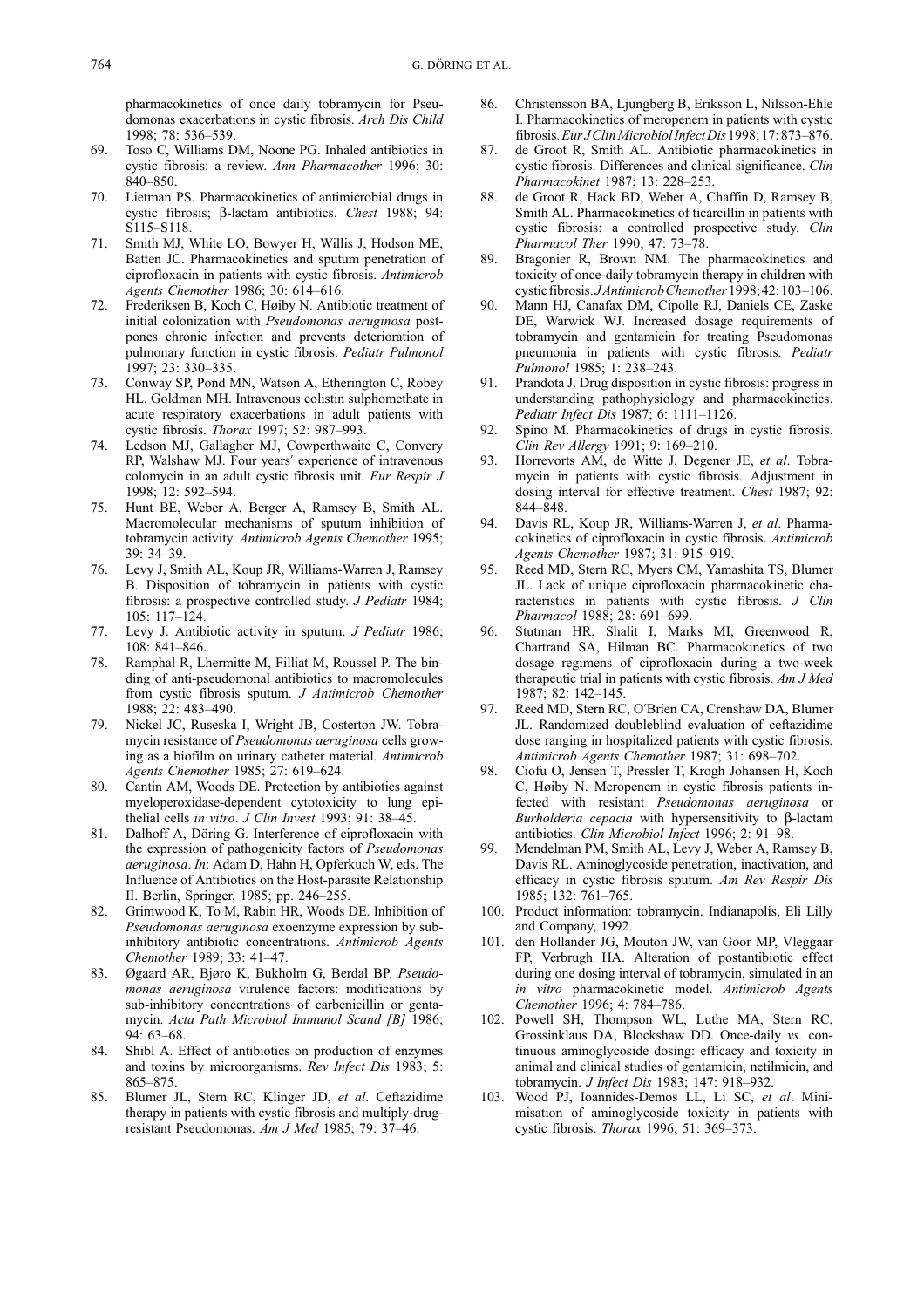- 104. Reed MD, Stern RC, Myers CM, Klinger JD, Yamashita TS, Blumer JL. Therapeutic evaluation of piperacillin for acute pulmonary exacerbations in cystic fibrosis. Pediatr Pulmonol 1987; 3: 101-109.
- 105. Stead RJ, Kennedy HG, Hodson ME, Batten JC. Adverse reactions to piperacillin in adults with cystic fibrosis. Thorax 1985; 40: 184-186.
- 106. Stern RC. Denmark to the rescue. Pediatr Pulmonol 1996; 21: 151-152.
- 107. Ghani M, Soothill JS. Ceftazidime, gentamicin, and rifampicin, in combination, kill biofilms of mucoid Pseudomonas aeruginosa. Can J Microbiol 1997; 43: 999±1004.
- 108. Jaffe A, Francis J, Rosenthal M, Bush A. Long-term azithromycin may improve lung function in children with cystic fibrosis. Lancet 1998; 351: 420.
- 109. Kobayashi H. Biofilm disease: its clinical manifestation and therapeutic possibilities of macrolides. Am J Med 1995; 99: 26S-30S.
- 110. British Thoracic Society Research Committee. Ceftazidime compared with gentamicin and carbenicillin in patients with cystic fibrosis, pulmonary pseudomonas infection, and an exacerbation of respiratory symptoms. Thorax 1985; 40: 358-363.
- 111. Permin H, Koch C, Høiby N, Christensen HO, Moller AF, Moller S. Ceftazidime treatment of chronic Pseudomonas aeruginosa respiratory tract infection in cystic fibrosis. J Antimicrob Chemother 1983; 12: 313-323.
- 112. Huang NN, Hiller EJ, Macri CM, Capitanio M, Cundy KR. Carbenicillin in patients with cystic fibrosis: clinical pharmacology and therapeutic evaluation. J Pediatr 1971; 78: 338±345.
- 113. Schaad UB, Wedgewod-Krucko J, Suter S, Kraemer R. Efficacy of inhaled amikacin as adjunct to intravenous combination therapy (ceftazidime and amikacin) in cystic fibrosis. J Pediatr 1987; 111: 599-605.
- 114. Stephens D, Garey N, Isles A, Levison H, Gold R. Efficacy of inhaled tobramycin in the treatment of pulmonary exacerbations in children with cystic fibrosis. Pediatr Infect Dis 1983; 2: 209-211.
- 115. Weber A, Morlin G, Cohen M, Williams-Warren J, Ramsey B, Smith AL. Effect of nebulizer type and antibiotic concentration on device performance. Pediatr Pulmonol 1997; 23: 249-260.
- 116. Abramowsky CR, Swinehart GL. The nephropathy of cystic fibrosis: a human model of chronic nephrotoxicity. Hum Pathol 1982; 3: 934-939.
- 117. Katbamna B, Homnick DN, Marks JH. Contralateral suppression of distortion product otoacoustic emissions in children with cystic fibrosis: effects of tobramycin. J Am Acad Audiol 1998; 9: 172-178.
- 118. Sone M, Schachern PA, Paparella MM. Loss of spiral ganglion cells as primary manifestation of aminoglycoside ototoxicity. Hear Res 1998; 115: 217-223.
- 119. Green CG, Doershuk CF, Stern RC. Symptomatic hypomagnesaemia in cystic fibrosis. J Pediatr 1985; 107: 425-428.
- 120. Smith DL, Stableforth DL, Geddes AM. Evaluation of a once-daily netilmicin regimen in the treatment of cystic fibrosis. J Antimicrob Chemother 1994; 33: 191-193.
- 121. Mulheran M, Degg C, Burr SA, et al. The occurrence and risk estimate of ototoxicity in CF patients receiving frequent aminoglycoside therapy. Pediatr Pulmonol 1999; (Suppl. 19): 263.
- 122. Pedersen SS, Jensen T, Osterhammel D, Osterhammel P. Cumulative and acute toxicity of repeated high-dose

tobramycin treatment in cystic fibrosis. Antimicrob Agents Chemother 1987; 31: 594-599.

- 123. Byrne S, Maddison J, Connor P, et al. Clinical evaluation of meropenem versus ceftazidime for the treatment of Pseudomonas spp. infections in cystic fibrosis patients. J Antimicrob Chemother 1995; 36: 135-143.
- 124. Jensen T, Pedersen SS, Høiby N, Koch C. Safety of aztreonam in patients with cystic fibrosis and allergy to  $\beta$ lactam antibiotics. Rev Infect Dis 1991; 13: S594-S597.
- 125. Koch C, Hjelt K, Pedersen SS, et al. Retrospective clinical study of hypersensitivity reactions to aztreonam and six other  $\beta$ -lactam antibiotics in cystic fibrosis patients receiving multiple treatment courses. Rev Infect Dis 1991; 13: S608-S611.
- 126. Moss RB. Drug allergy in cystic fibrosis. Clin Rev Allergy 1991; 9: 211-229.
- 127. Pleasants RA, Walker TR, Samuelson WM. Allergic reactions to parenteral beta-lactam antibiotics in patients with cystic fibrosis. Chest 1994; 106: 1124-1128.
- 128. Pedersen SS, Pressler T, Jensen T, et al. Combined imipenem/cilastatin and tobramycin therapy of multiresistant Pseudomonas aeruginosa in cystic fibrosis. J Antimicrob Chemother 1987; 19: 101-107.
- 129. Battersby NC, Patel L, David TJ. Increasing dose regimen in children with reactions to ceftazidime. Clin Exp Allergy 1995; 25: 1211-1217.
- 130. Hodson ME, Roberts CM, Butland RJ, Smith MJ, Batten JC. Oral ciprofloxacin compared with conventional intravenous treatment for Pseudomonas aeruginosa infection in adults with cystic fibrosis. Lancet  $1987$ ; 1: 235-237.
- 131. Klinger JD, Aronoff SC. In vitro activity of ciprofloxacin and other antibacterial agents against Pseudomonas aeruginosa and Pseudomonas cepacia from cystic fibrosis patients. *J Antimicrob Chemother* 1985; 15: 679–684.
- 132. Shalit I, Stutman HR, Marks MI, Chartrand SA, Hilman BC. Randomized study of two dosage regimens of ciprofloxacin for treating chronic bronchopulmonary infection in patients with cystic fibrosis. Am J Med 1987; 82: 189±195.
- 133. Church DA, Kanga JF, Kuhn RJ, et al. Sequential ciprofloxacin therapy in pediatric cystic fibrosis: comparative study vs. ceftazidime/tobramycin in the treatment of acute pulmonary exacerbations. The Cystic Fibrosis Study Group. Pediatr Infect Dis J 1997; 16: 97-105.
- 134. Schaad UB, Wedgwood-Krucko J, Guenin K, Buehlmann U, Kraemer R. Antipseudomonal therapy in cystic fibrosis: aztreonam and amikacin versus ceftazidime and amikacin administered intravenously followed by oral ciprofloxacin. Eur J Clin Microbiol Infect Dis 1989; 8: 858=865.
- 135. Jensen T, Pedersen SS, Høiby N, Koch C. Efficacy of oral fluoroquinolones versus conventional intravenous antipseudomonal chemotherapy in treatment of cystic fibrosis. Eur J Clin Microbiol 1987; 6: 618-622.
- 136. Adam D. Use of quinolones in pediatric patients. Rev Infect Dis 1989; 11: S1113-S1116.
- 137. Richard DA, Nousia-Arvanitakis S, Sollich V, Hampel BJ, Sommerauer B, Schaad UB. Oral ciprofloxacin vs. intravenous ceftazidime plus tobramycin in pediatric cystic fibrosis patients: comparison of antipseudomonas efficacy and assessment of safety with ultrasonography and magnetic resonance imaging. Cystic Fibrosis Study Group. Pediatr Infect Dis J 1997; 16: 572-578.
- 138. Burkhardt JE, Walterspiel JN, Schaad UB. Quinolone arthropathy in animals versus children. Clin Infect Dis 1997; 25: 1196-1204.
- 139. Schaad UB, Abdus Salam M, Aujard Y, et al. Use of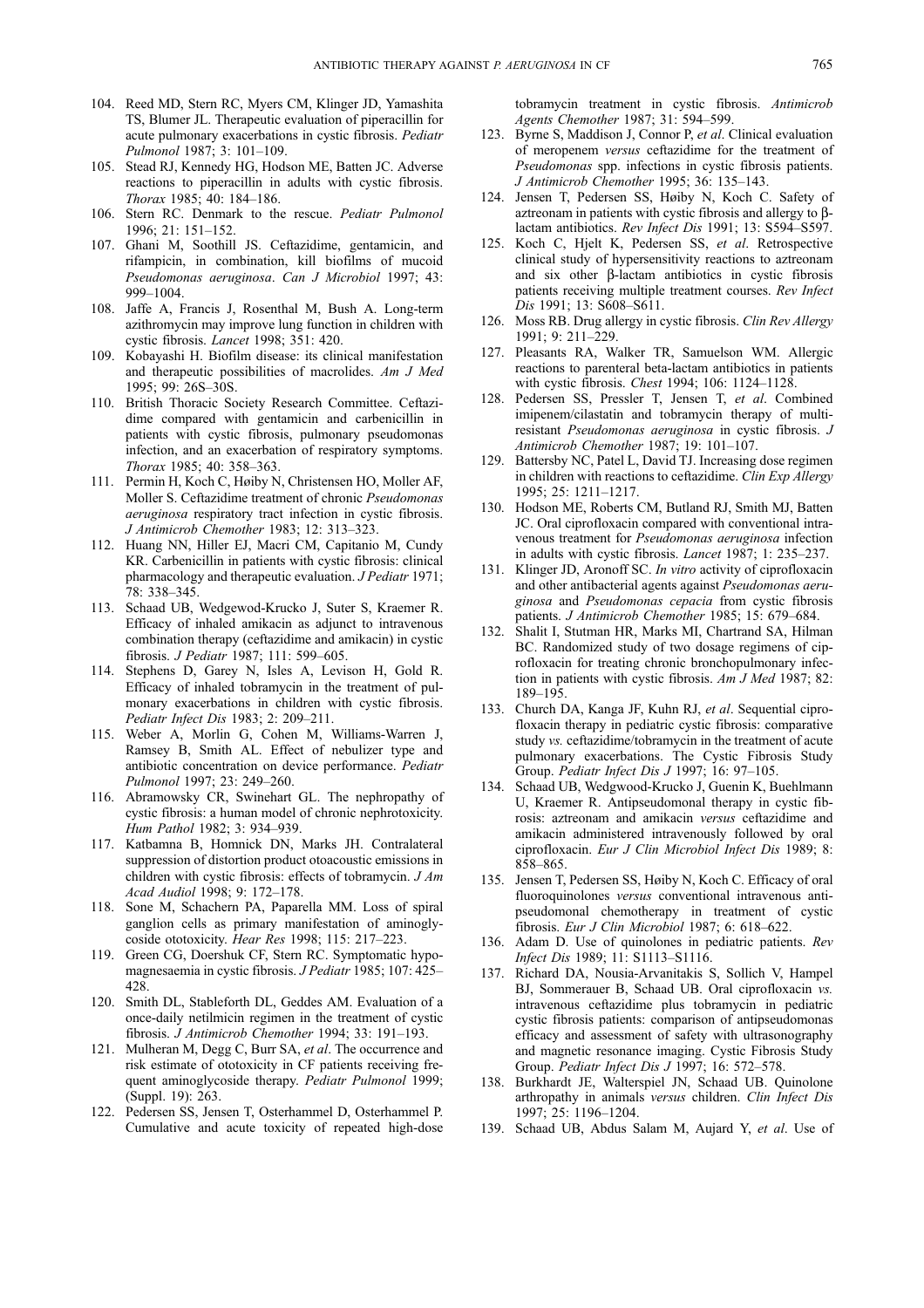fluoroquinolones in pediatrics: consensus report of an International Society of Chemotherapy commission. Pediatr Infect Dis J 1995; 14: 1-9.

- 140. Schaad UB. Pediatric use of quinolones. Pediatr Infect Dis J 1999: 18: 469-470.
- 141. Le Conte P, Potel G, Peltier P, et al. Lung distribution and pharmacokinetics of aerosolized tobramycin. Am Rev Respir Dis 1993; 147: 1279-1282.
- 142. Touw DJ, Brimicombe RW, Hodson ME, Heijerman HG, Bakker W. Inhalation of antibiotics in cystic fibrosis. Eur Respir J 1995; 8: 1594-1604.
- 143. Hodson ME, Penketh ARL, Batten JC. Aerosol carbenicillin and gentamicin treatment of Pseudomonas aeruginosa in cystic fibrosis: current status of the hostbacterium interaction. Lancet 1981; 2: 1137-1139.
- 144. Kun P, Landau LI, Phelan PD. Nebulized gentamicin in children and adolescents with cystic fibrosis. Aust Paediatr J 1984; 20: 43-45.
- 145. Littlewood JM, Miller MG, Ghoneim AT, Ramsden CH. Nebulised colomycin for early Pseudomonas colonisation in cystic fibrosis. Lancet 1985; 1: 865.
- 146. Valerius NH, Koch C, Høiby N. Prevention of chronic Pseudomonas aeruginosa colonization in cystic fibrosis by early treatment. *Lancet* 1991; 338: 725-672.
- 147. Mukhopadhyay S, Singh M, Cater JI, Ogston S, Franklin M, Olver RE. Nebulised antipseudomonal antibiotic therapy in cystic fibrosis: a meta-analysis of benefits and risks. Thorax 1996; 51: 364-368.
- 148. Wiesemann HG, Steinkamp G, Ratjen F, et al. Placebo controlled, double blind, randomized study of aerosolized tobramycin for early treatment of Pseudomonas aeruginosa colonization in patients with cystic fibrosis. Pediatr Pulmonol 1998; 25: 88-92.
- 149. Campbell PW III, Saiman L. Use of aerosolized antibiotics in patients with cystic fibrosis. Chest 1999; 116: 775±788.
- 150. Conway SP. Evidence for using nebulised antibiotics in cystic fibrosis. Arch Dis Child 1999; 80: 307-309.
- 151. Mukhopadhyay S, Baer S, Blanshard J, Coleman M, Carswell F. Assessment of potential ototoxicity following high-dose nebulized tobramycin in patients with cystic fibrosis. J Antimicrob Chemother 1993; 31: 429-436.
- 152. Touw DJ, Jacobs FA, Brimicombe RW, Heijerman HG, Bakker W, Briemer DD. Pharmacokinetics of aerosolized tobramycin in adult patients with cystic fibrosis. Antimicrob Agents Chemother 1997; 41: 184-187.
- 153. Chua HL, Collis GG, Le Souef PN. Bronchial response to nebulized antibiotics in children with cystic fibrosis. Eur Respir J 1990; 3: 1114-1116.
- 154. Maddison J, Dodd M, Webb AK. Nebulized colistin causes chest tightness in adults with cystic fibrosis. Respir Med 1994; 88: 145-147.
- 155. Nikolaizik WH, Jenni-Galovic V, Schoni MH. Bronchial constriction after nebulized tobramycin preparations and saline in patients with cystic fibrosis. Eur J Pediatr 1996; 155: 608±611.
- 156. Dodd ME, Abbott J, Maddison J, Moorcroft AJ, Webb AK. Effect of tonicity of nebulised colistin on chest tightness and pulmonary function in adults with cystic fibrosis. Thorax 1997; 52: 656-658.
- 157. Eisenberg J, Pepe M, Williams-Warren J, et al. A comparison of peak sputum tobramycin concentration in patients with cystic fibrosis using jet and ultrasonic nebulizer systems. Chest 1997; 111: 955-962.
- 158. Goldman JM, Bayston SM, O'Connor S, Meigh RE. Inhaled micronised gentamicin powder: a new delivery system. Thorax 1990; 45: 939-940.
- 159. Faurisson F, Dessanges JF, Grimfeld A, et al. Nebulizer performance: AFLM study. Association Francaise de Lutte contre la Mucoviscidose. Respir 1995; 62: 13-18.
- 160. Newman SP, Clarke SW. Therapeutic aerosols 1. Physical and practical considerations. *Thorax* 1983: 38: 881-886.
- 161. Coates AL, MacNeish CF, Meisner D, et al. The choice of jet nebulizer, nebulizing flow, and addition of albuterol affects the output of tobramycin aerosols. Chest 1997; 111: 1206-1212.
- 162. Hess D, Fisher D, Williams P, Pooler S, Kacmarek RM. Medication nebulizer performance. Effects of diluent volume, nebulizer flow, and nebulizer brand. Chest 1996; 110: 498±505.
- 163. Ilowite JS, Gorvoy JD, Smaldone GC. Quantitative deposition of aerosolized gentamicin in cystic fibrosis. Am Rev Respir Dis 1987; 136: 1445-1449.
- 164. Ilowite JS, Smaldone GC, Perry RN, Bennett WD, Foster WM. Relationship between tracheobronchial particle clearance rates and sites of initial deposition in man. Arch Environ Health 1989; 44: 267-273.
- 165. Mukhopadhyay S, Staddon GE, Eastman C, Palmer M, Davies ER, Carswell F. The quantitative distribution of nebulised antibiotic in the lung in cystic fibrosis. Respir Med 1994; 88: 203-211.
- 166. Newman SP, Pellow PG, Clay MM, Clarke SW. Evaluation of jet nebulisers for use with gentamicin solution. Thorax 1985; 40: 671-676.
- 167. Newman SP, Pellow PGD, Clarke SW. Droplet size distribution of nebulised aerosols for inhalation therapy. Clin Phys Physiol Meas 1986; 7: 139-146.
- 168. Newman SP, Pellow PG, Clarke SW. Choice of nebulisers and compressors for delivery of carbenicillin aerosol. Eur J Respir Dis 1986; 69: 160-168.
- 169. Newman SP, Woodman G, Clarke SW. Deposition of carbenicillin aerosols in cystic fibrosis: effects of nebuliser system and breathing pattern. *Thorax* 1988; 43: 318–322.
- 170. Terzano C, Mannino F. Tobramycin aerosol: could the delivery system influence the particle size and deposition in the lower airways? Recenti Prog Med 1998; 89: 245-249.
- 171. Weber A, Smith A, Williams-Warren J, Ramsey B, Covert DS. Nebulizer delivery of tobramycin to the lower respiratory tract. Pediatr Pulmonol 1994; 17: 331-339.
- 172. Alvine GF, Rodgers P, Fitzsimmons KM, Ahrens RC. Disposable jet nebulizers: how reliable are they? Chest 1992; 101: 316-319.
- 173. MacLusky I, Levison H, Gold R, McLaughlin FJ. Inhaled antibiotics in cystic fibrosis: Is there a therapeutic effect? J Pediatr 1986; 108: 861-865.
- 174. Laube BL, Links JM, LaFrance ND, Wagner HN Jr, Rosenstein BJ. Homogeneity of bronchopulmonary distribution of 99Tc aerosol in normal subjects and in cystic fibrosis patients. Chest 1989: 95: 822 $-$ 830.
- 175. Laube BL, Chang DY, Blask AN, Rosenstein BJ. Radioaerosol assessment of lung inprovement in cystic fibrosis patients treated for acute pulmonary exacerbations. Chest 1992; 101: 1302-1308.
- 176. Kuni CC, Regelmann WE, duCret RP, Boudreau RJ, Budd JR. Aerosol scintigraphy in the assessment of therapy for cystic fibrosis. Clin Nucl Med 1992; 17: 90-93.
- 177. Heaf DP, Webb GJ, Matthew DJ. In vitro assessment of combined antibiotic and mucolytic treatment for Pseudomonas aeruginosa infection in cystic fibrosis. Arch Dis Child 1983; 58: 824-826.
- 178. Wanner A, Rao A. Clinical indications for and effects of blind, mucolytic and antimicrobial aerosols. Am Rev Respir Dis 1980; 122: 79-103.